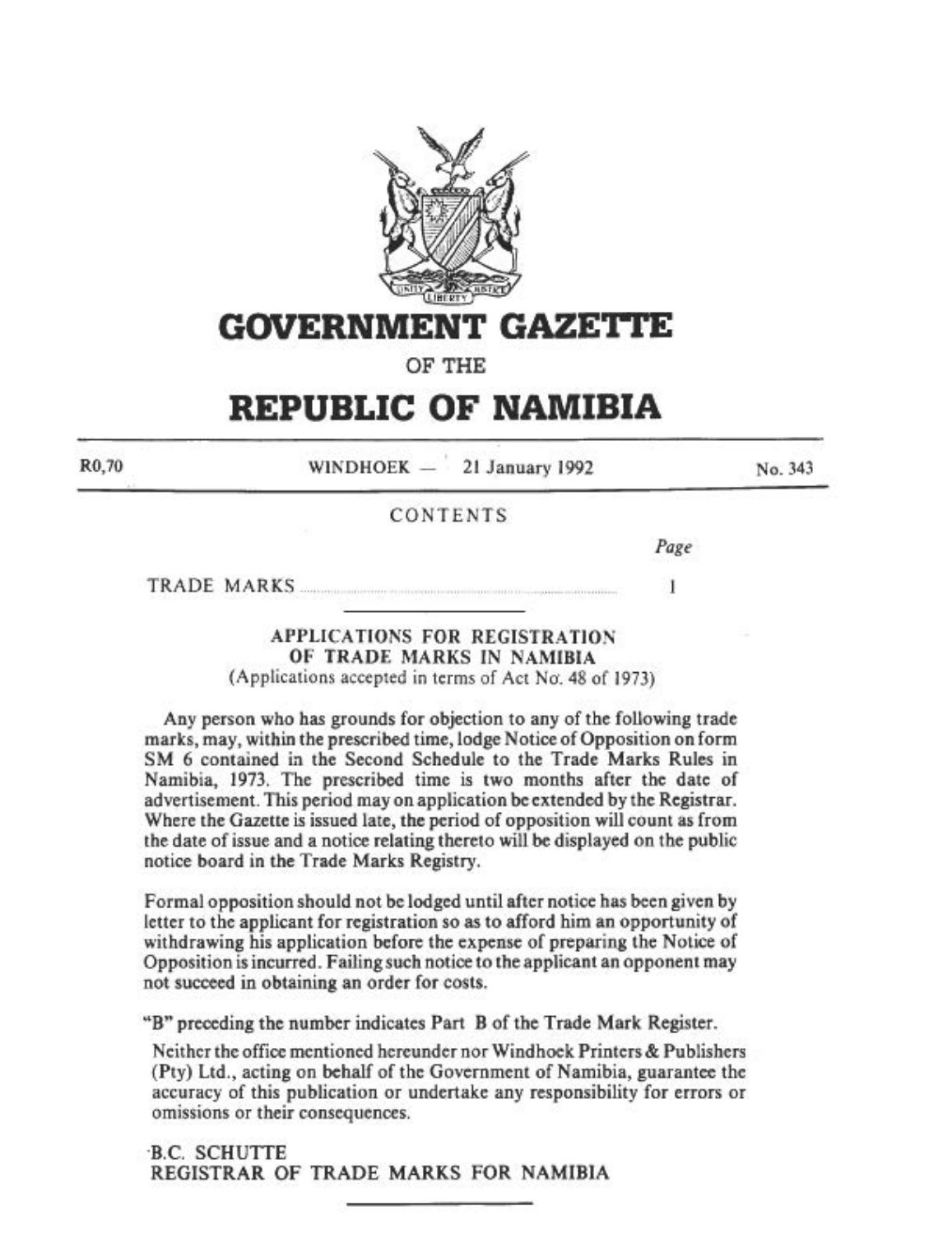88/1426 in Class 21: Household and kitchen utensils, containers, articles, items, apparatus, equipment, contrivances and devices of all kinds and descriptions; combs and sponges; brushes; brush making materials; articles for cleaning purposes; steelwool; unworked or semi-worked glass; glassware, porcelain and earthenware; parts of and accessories for all the aforegoing; in the name of **PLEASURE FOODS LIMITED** of 3rd Floor, 3 Pybus Road, Sandton, 2199.

Address for Service: DENEYS REITZ, 10 Anderson Street, Johannesburg.

FILED: 31 OCTOBER 1988



Registration of this mark shall give no right to the exclusive use of the words **Pleasure** and **Foods,** separately from each other and apart from the mark.

Registration of this mark shall give no right to the exclusive use of the knife and fork device, separately and apart from the special representation as depicted in the mark.

Associated with 88/1427.

88/1427 in Class 25: Clothing of all kinds and descriptions; footware, hosiery and headgear of all kinds and descriptions; parts of and accessories for all the aforegoing; in the name of **PLEASURE FOODS LIMITED**  of 3rd Floor, 2 Pybus Road, Sandton, 2199.

Address for Service: DENEYS REITZ, 10 Anderson Street, Johannesburg.  $\begin{bmatrix} 1 & 1 & 1 & 1 \\ 1 & 1 & 1 & 1 \\ 1 & 1 & 1 & 1 \end{bmatrix}$ 

FILED: 31 OCTOBER 1988



Registration of this mark shall give no right to the exclusive use of the words **Pleasure** and **Foods,** separately from each other and apart from the mark.

Registration of this mark shall give no right to the exclusive use of the knife and ford device, separately and apart from the special representation as depicted in the mark.

Associated with 88/1428.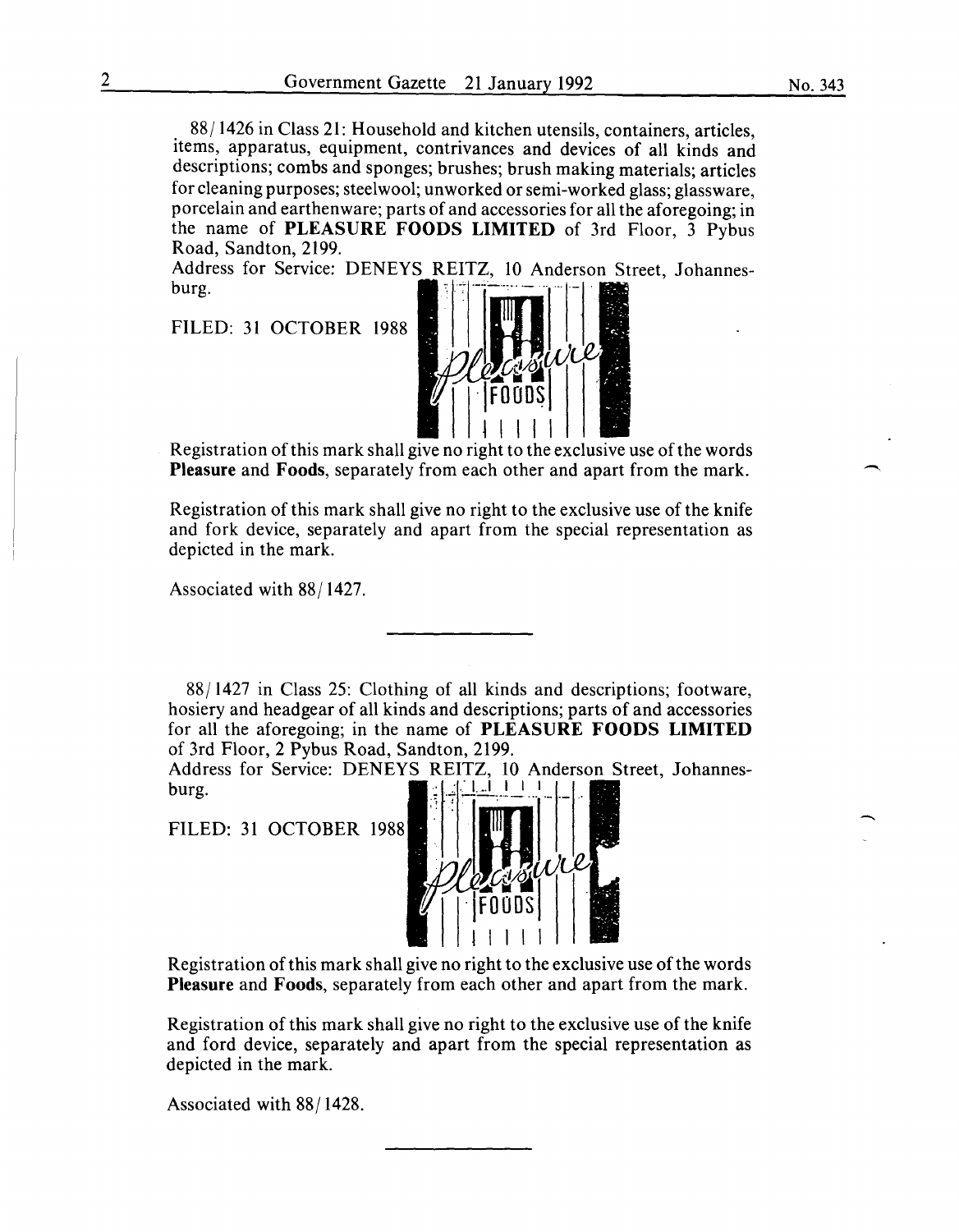89/0698 (SWA) in Class 32: Beers, mineral and aerated waters and other non-alcoholic drinks; fruit drinks and fruit juices; syrups and other preparations for making beverages including orange and other squashes; in the name of FEED MILL DEVELOPMENTS (PTY) LTD., a company registered in accordance with the laws of South Africa, of 8 Chesterfield, Willowton, Pietermaritzburg, Natal.

Address for Service: IAN MORRISON & CO., 12th Floor, Prudential Assurance Building, 269 Smith Street, Durban, 4001.

FILED: 18 MAY 1989

#### SUNGLO

Applicants admit that the registration of that trade mark shall not debar others from the bona fide descriptive use in the ordinary course of trade of the word *Glow.* 

Applicants admit that the word Sun is common to trade marks registered in classes 3, 4, 29 and 32.

Associated with 89/0695 (SWA)

89/0695 in Class 3: Bleaching preparations and other substances for laundry use; cleaning, polishing, scouring and abrasive preparations, soaps, deodorised soaps; perfumery, essential oils, cosmetics, hair lotions, deodorants included in the class; dentifrices; in the name of FEED MILL DEVELOPMENTS (PTY) LTD., a company registered in accordance with the laws of South Africa, of 8 Chesterfield Road, Willowton, Pietermaritzburg, Natal.

Address for Service: IAN MORRISON & CO., 12th Floor, Prudential Assurance Building, 269 Smith Street, Durban 4001, P.O. Box 1025, Durban, 4000.

FILED: 19 MAY 1989

#### SUNGLO

Applicants admit that the registration of that trade mark shall not debar others from the bona fide descriptive use in the ordinary course of trade of the word Glow.

Applicants admit that the word Sun is common to trade marks registered in classes 3, 4, 29 and 32.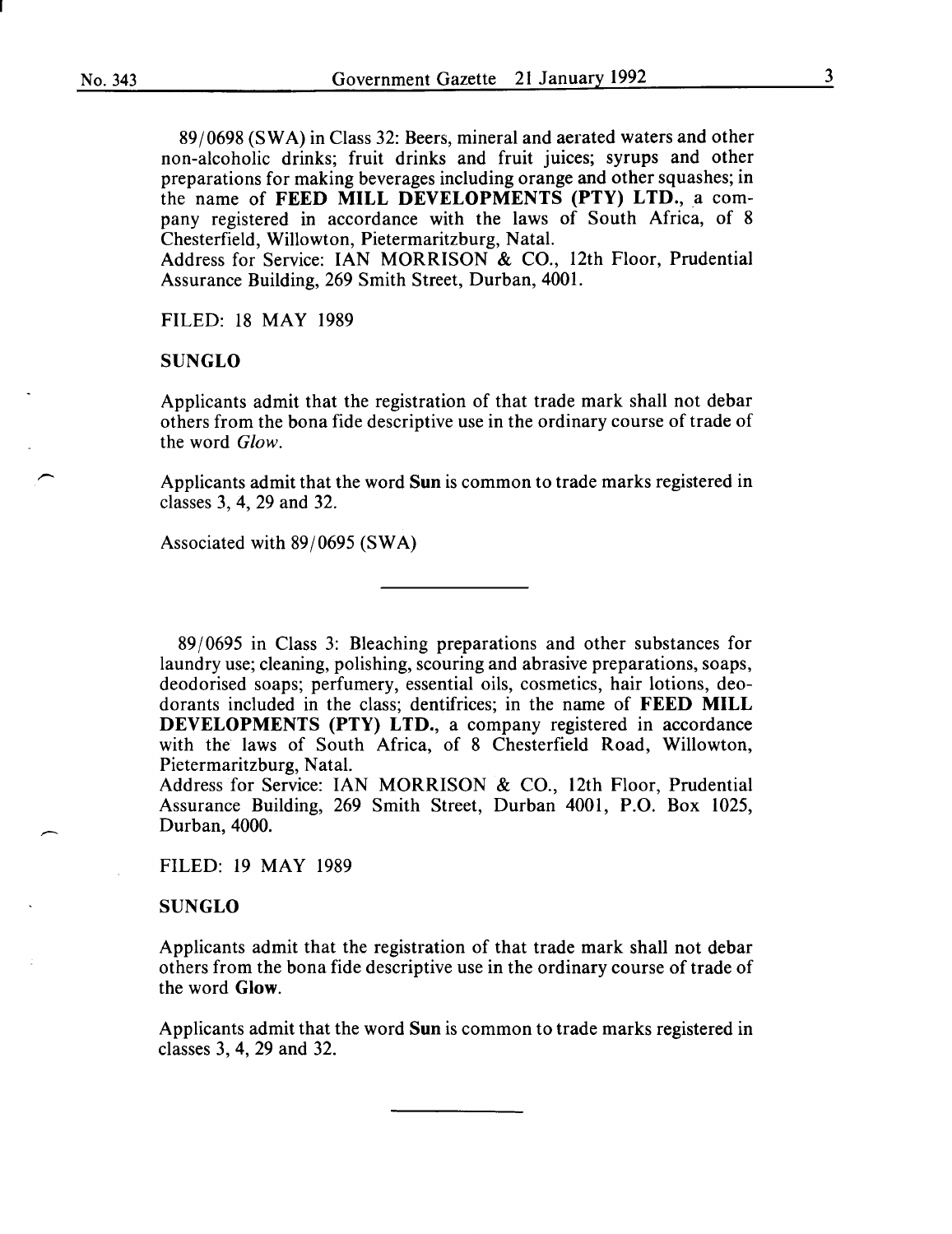8911167 in Class 25: Footwear; in the name of SLATER FOOTWEAR (PROPRIETARY) LIMITED of 208 Gale Street, Durban. Address for Service: MACROBERT DE VILLIERS LUNNON & TINDALL INC., 501 United Building, 263 Andries Street, Pretoria.

## FILED: 5 SEPTEMBER 1989

## QUALICRAFT

Applicant admits that registration of the trade mark shall not debar other persons from the bona fide use in the ordinary course of trade of the word Quality in its ordinary signification and apart from the mark.

B89/1751 in Class 5: Pharmaceutical, medicinal and veterinary preparations and substances; in the name of RESTAN LABORATORIES, a Division of TWINS PHARMACEUTICALS (PROPRIETRY) LIMI-TED, a South African company  $-$  of 295 Kent Avenue, Ferndale, Randburg, Transvaal, Republic of South Africa. Address for Service: ADAMS & ADAMS, 5th Floor, C.D.M. Centre,

Independence Avenue/Bülow Street, Windhoek.

FILED: 3 NOVEMBER 1989

## PRSCRIPTIV

Applicants admit that registration of this trade mark will not debar other persons from the bona fide descriptive use, in the ordinary course of trade, of the word Prescript.

8911446 in Class 32: Beer, ale and porter; mineral and aerated waters and other non-alcoholic drinks; syrups and other preparations for making beverages; in the name of UNIE WYN BEPERK, a South African Company of Lady Loch Road, Wellington, Cape Province, Republic of South Africa.

Address for Service: ADAMS & ADAMS, 5th Floor, CDM Centre, Independence Avenue/Bülow Street, Windhoek.

FILED: 4 OCTOBER 1989

## BUDDIE PACK

Registration of this trade mark shall give no right to the exclusive use of the word Pack apart from the mark.

Associated with 89/1447.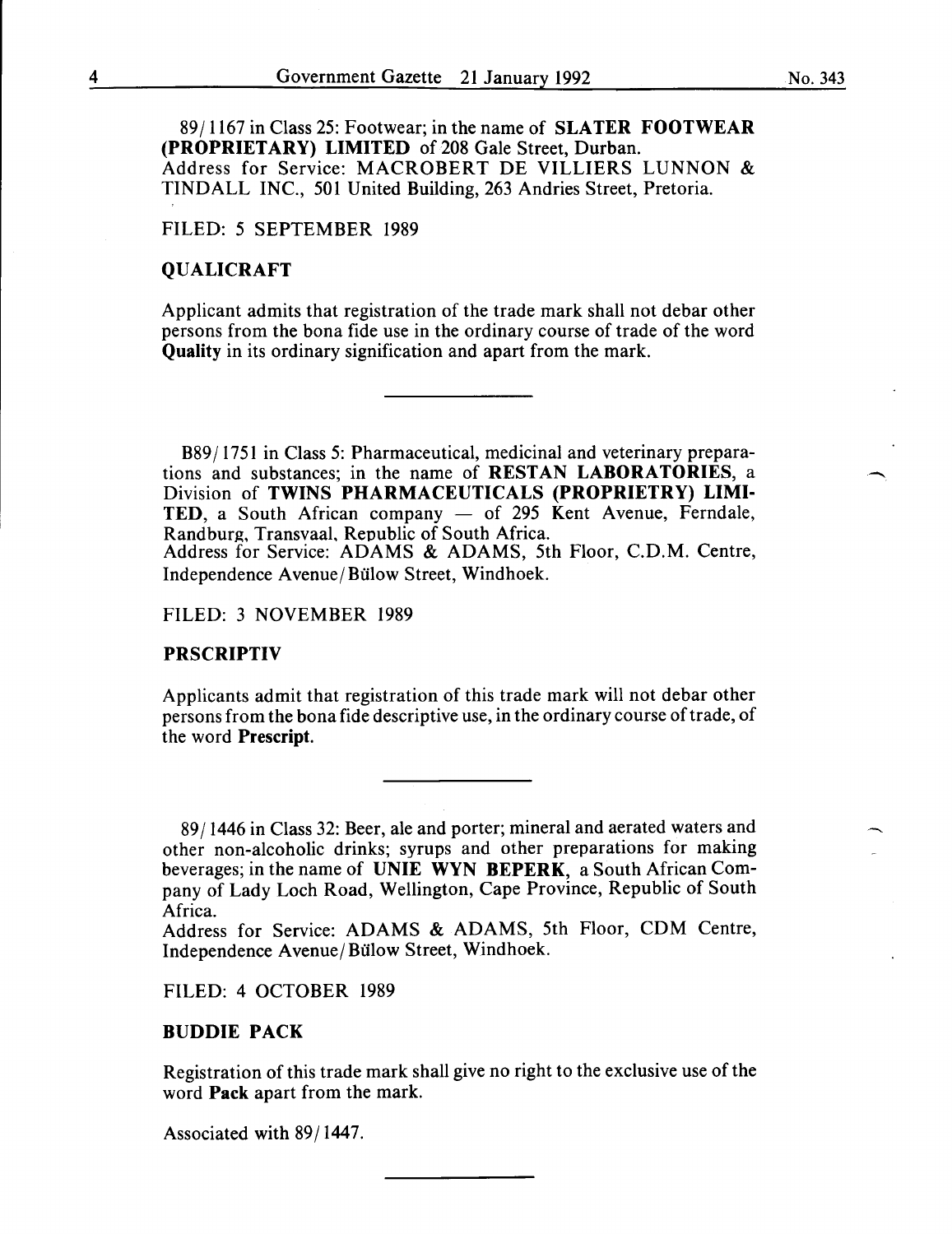89/1969 in Class 2: Paints and wall-coating preparations; in the name of GAMMA ZENITH (PROPRIETARY) LIMITED, a company incorporated under the Company Laws of the Republic of South Africa of Stand 11, Brighton Road, Lombardy West, Johannesburg.

Address for Service: GETZ BEHR & MENDEL COHEN INC., 335 Permanent Building, Paul Kruger Street, Pretoria.

FILED: 5 DECEMBER 1989

GAMMA ZENITH

89/1971 in Class 2: Paints and wall coating preparations; in the name of GAMMA ZENITH (PROPRIETARY) LIMITED, a company incorporated under the Company Laws of the Republic of South Africa of Stand 11, Brighton Road, Lombardy West, Johannesburg. Address for Service: GETZ BEHR & MENDEL COHEN INC., 335 Permanent Building, Paul Kruger Street, Pretoria.

FILED: 5 DECEMBER 1989

DORIC

The meaning and derivation of the mark is derived from a style of plaster.

B89/1972 in Class 2: Paints and wall coating preparations; in the name of GAMMA ZENITH (PROPRIETARY) LIMITED, a company incorporated under the Company Laws of the Republic of South Africa of Stand 11, Brighton Road, Lombardy West, Johannesburg. Address for Service: GETZ BEHR & MENDEL COHEN INC. 335 Permanent Building, Paul Kruger Street, Pretoria.

FILED: 5 DECEMBER 1989

MALAGA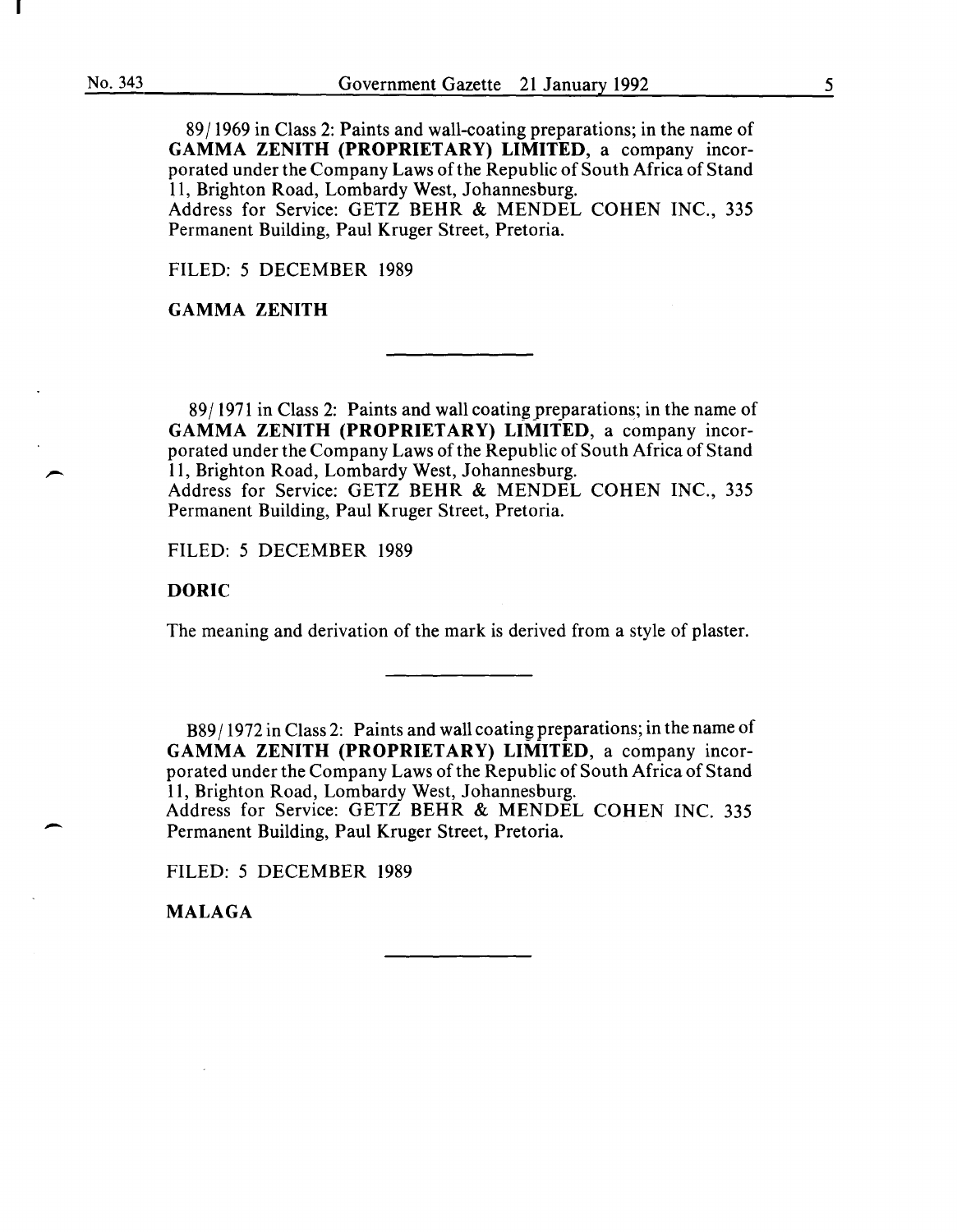89/1973 in Class 2: Paints and wall coating preparations; in the name of GAMMA ZENITH (PROPRIETARY) LIMITED, a company incorporated under the company laws of the Republic of South Africa of Stand 11, Brighton Road, Lombardy West, Johannesburg. Address for Service: GETZ BEHR & MENDEL COHEN INC., 335

Permanent Building, Paul Kruger Street, Pretoria.

FILED: 5 DECEMBER 1989

## GRANITICO

The meaning and derivation of the mark is derived from Italian and means made of crushed granite chips.

89/1974 in Class 2: Paints and wall coating preparations; in the name of GAMMA ZENITH (PROPRIETARY) LIMITED, a company incorporated under the Company laws of the Republic of South Africa of Stand 11, Brighton Road, Lombardy West, Johannesburg.

Address for Service: GETZ BEHR & MENDEL COHEN INC., 335 Permanent Building, Paul Kruger Street, Pretoria.

FILED: 5 DECEMBER 1989

## RULLATO

The meaning and derivation of the mark is derived from Italian meaning rolled on with a roller.

89/1975 in Class 2: Paints and wall coating preparations; in the name of GAMMA ZENITH (PROPRIETARY) LIMITED, a company incorporated under the company laws of the Republic of South Africe of Stand 11, Brighton Road, Lombardy West, Johannesburg.

Address for Service: GETZ BEHR & MENDEL COHEN INC., 335 Permanent Building, Paul Kruger Street, Pretoria.

FILED: 5 DECEMBER 1989

**STRIATO**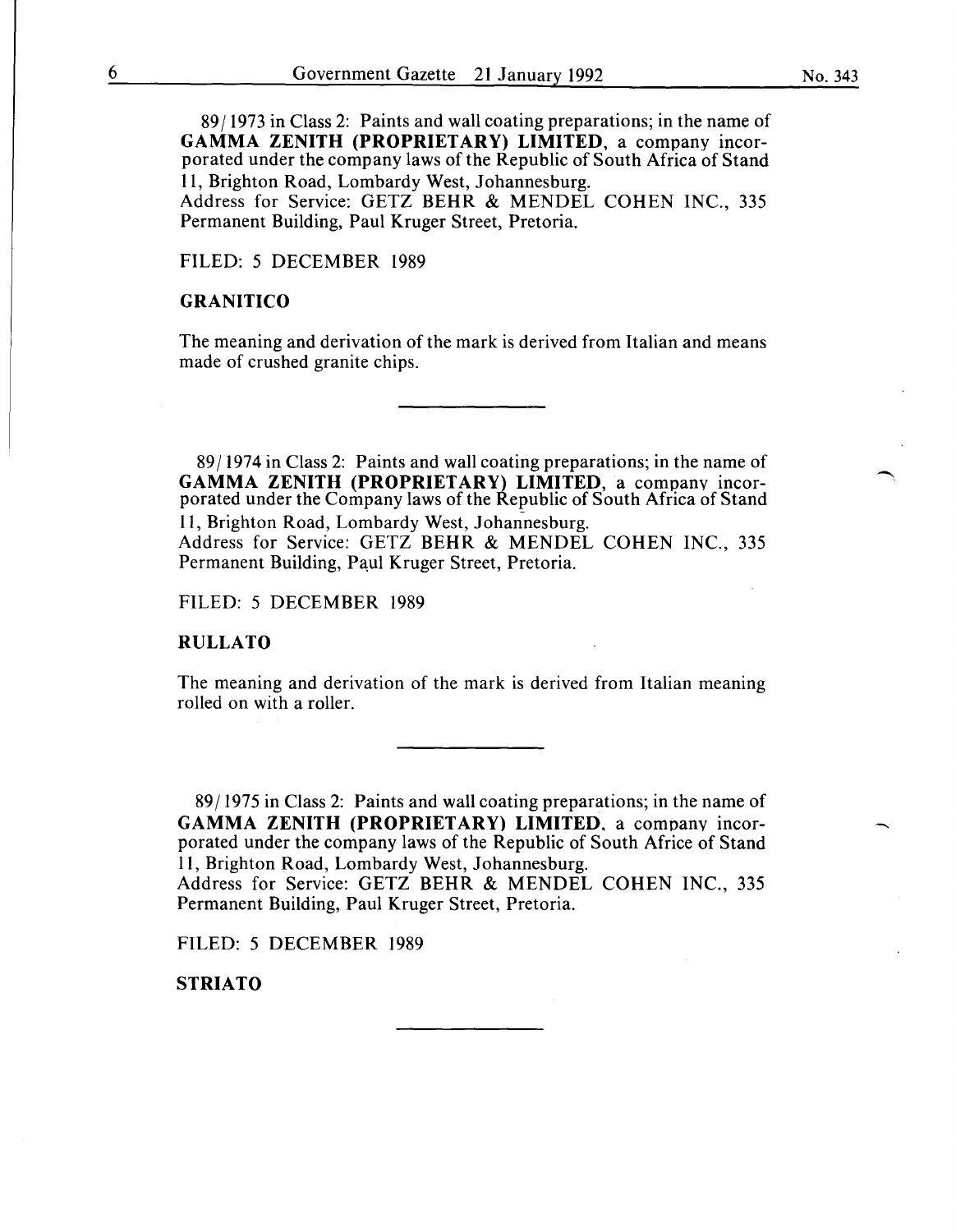$\overline{\phantom{a}}$ 

89/1575 in Class 1: Chemicals used in agriculture, horticulture and forestry; substances for preserving seeds; in the name of **RHONE-POULENC NEDERLAND BV,** a private limited liability company incorporated under the laws of the Netherlands of Draaistroom I 1181 VT Amstelveen Pays-Bas Netherlands.

Address for Service: SPOOR & FISHER, Standard Bank Chambers, Independence Avenue, Windhoek.

FILED: 13 OCTOBER 1989

### **SEMEVIN**

Associated with 89/1574

89/1440 in Class 3: Cosmetic and personal care toiletries including shampoo and shower gel; in the name of **JOHNSON & JOHNSON,** a corporation organised and existing under the laws of the state of New Jersey, One Johnson & Johnson Plaza, New Brunswick, New Jersey, U.S.A. Address for Service: SPOOR & FISHER, Standard Bank Chambers, Independence Avenue, Windhoek.

FILED: 2 OCTOBER 1989

Associated with 69/089 and 89/1441

SHOWER TO SHOWER

89/1441 in Class 5: Pharmaceuticals and sanitary preparations for topical treatment of the skin; in the name of **JOHNSON & JOHNSON,** a corporation organised and existing under the laws of the state of New Jersey, One Johnson & Johnson Plaza, New Brunswick, New Jersey, U.S.A. Address for Service: SPOOR & FISHER, Standard Bank Chambers, Independence Avenue, Windhoek.

FILED: 2 OCTOBER 1989

Associated with 89/1440

SHOWER TO SHOWER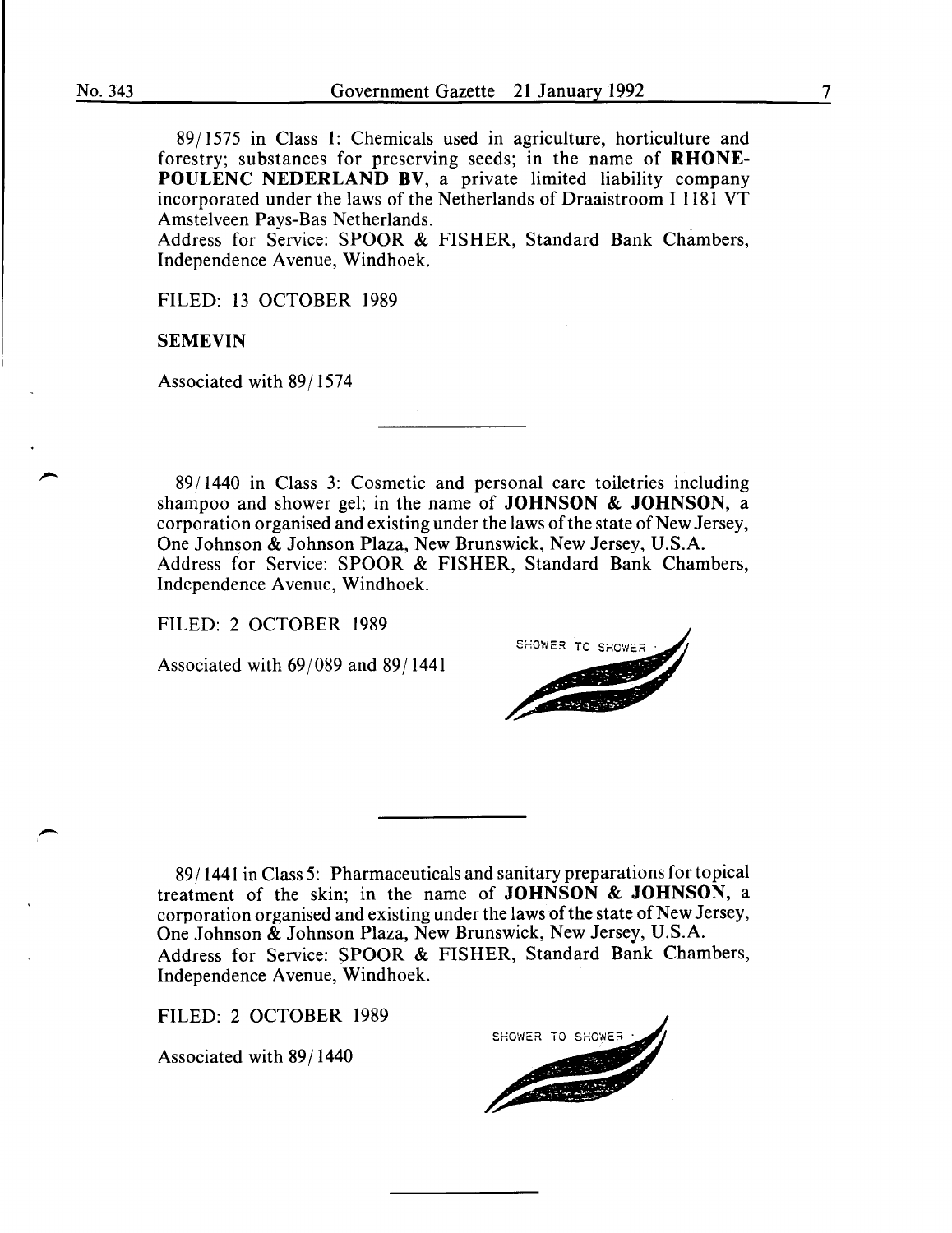89/1990 (SWA) iq Class 5: Pharmaceutical, veterinary and sanitary preparations and substances; anti-viral preparations and substances; infants and invalids foods; material for bandaging; material for stopping teeth; in the name of BRISTOL-MYERS SQUIBB COMPANY, a Delaware corporation of 345 Park Avenue, New York, New York 10154, United States of America.

Address for Service: SPOOR & FISHER, Standard Bank Chambers, Independence Avenue, Windhoek.

FILED: 21 DECEMBER 1989

**VIDEX** 

89/1574 in Class 5: Preparations for destroying vermin; fungicides, herbicides; in the name of RHONE-POULENC NEDERLAND BV a private limited liability company incorporated under the laws of the Netherlands of Draaistroom I 1181 VT Amstelveen Pays-Bas Netherlands. Address for Service: SPOOR & FISHER, Standard Bank Chambers, Independence Avenue, Windhoek.

FILED: 13 OCTOBER 1989

#### SEMEVIN

Associated with 89/1575

89/1169 in Class 5: Medicinal oils; embrocations; pharmaceutical, veterinary and sanitary preparations; dietetic substances adapted for medical use, food for babies; plasters, materials for dressings; material for stopping teeth, dental wax; disinfectants for human use; in the name of HOE HIN PAK FAH YEOW MANUFACTORY LIMITED, a limited liability company incorporated under the laws of Hong Kong, 17th Floor, First Commercial Building, 33-35 Leighton Road, Causeway Bay, Hong Kong. Address for Service: SPOOR & FISHER, Standard Bank Chambers, Independence Avenue, Windhoek.

FILED: 5 SEPTEMBER 1989

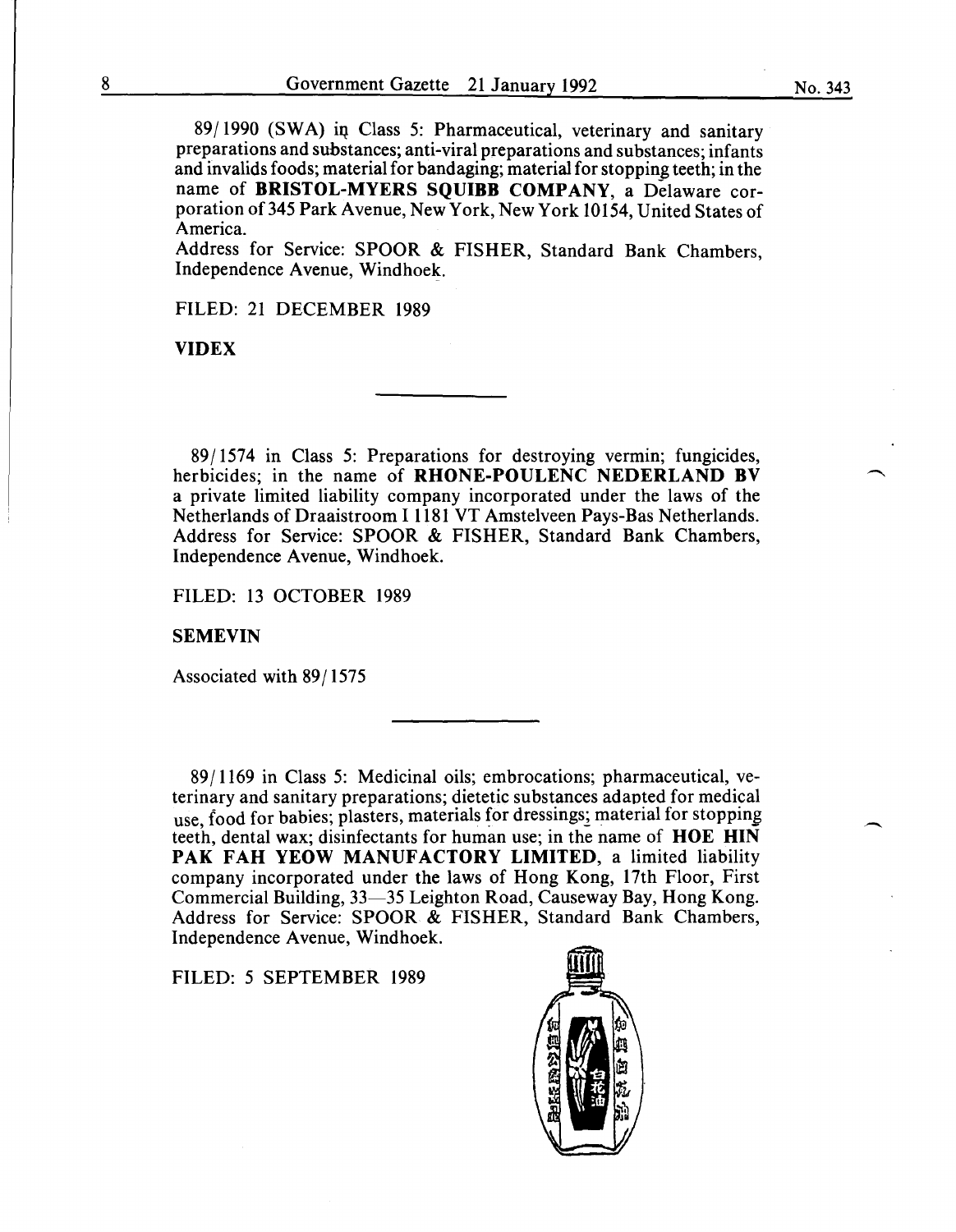Associated with 89/1168

The transliteration of the Chinese characters appearing in the mark, by columns from right to left is: **HOE HIN PAK FAH YEOW PAK FAH YEOW, HOE HIN GONG SI HOE HIN GONG SI CHU PIN** which may be translated as **Gentle Prosper White Flower Oil White Flower Oil, Gentle Prosper Company Produce of Gentle Prosper Company.** 

89/1286 (SWA) in Class 7: Machines and machine tools, motors and engines, machine coupling and belting of all descriptions included in the class; agricultural and horticultural machines and implements; construction equipment and machinery; earthmoving equipment and apparatus including bulldozers, excavators, front-end loaders and graders; road making machines including road rolling and tarring machines; mining machinery; parts, components, fittings and accessories for all the aforegoing including buckets, blades, wear parts and ground engaging tools for earthmoving equipment and apparatus; in the name of **EQUIPMENT SPARE PARTS AFRICA (PROPRIETARY) LIMITED,** a South African Company of 2 Skietlood Street, Isando, Transvaal, Republic of South Africa. Address for Service: SPOOR & FISHER, Standard Bank Chambers,

Independence Avenue, Windhoek.

FILED: 6 SEPTEMBER 1989



Registration of this trade mark shall give no right to the exclusive use of the letter **E**, or of the letter **S**, or of the letter **P**, otherwise than as shown in the application, each separately and apart from the mark.

Associated with 89/1287 and 89/1284 (SWA)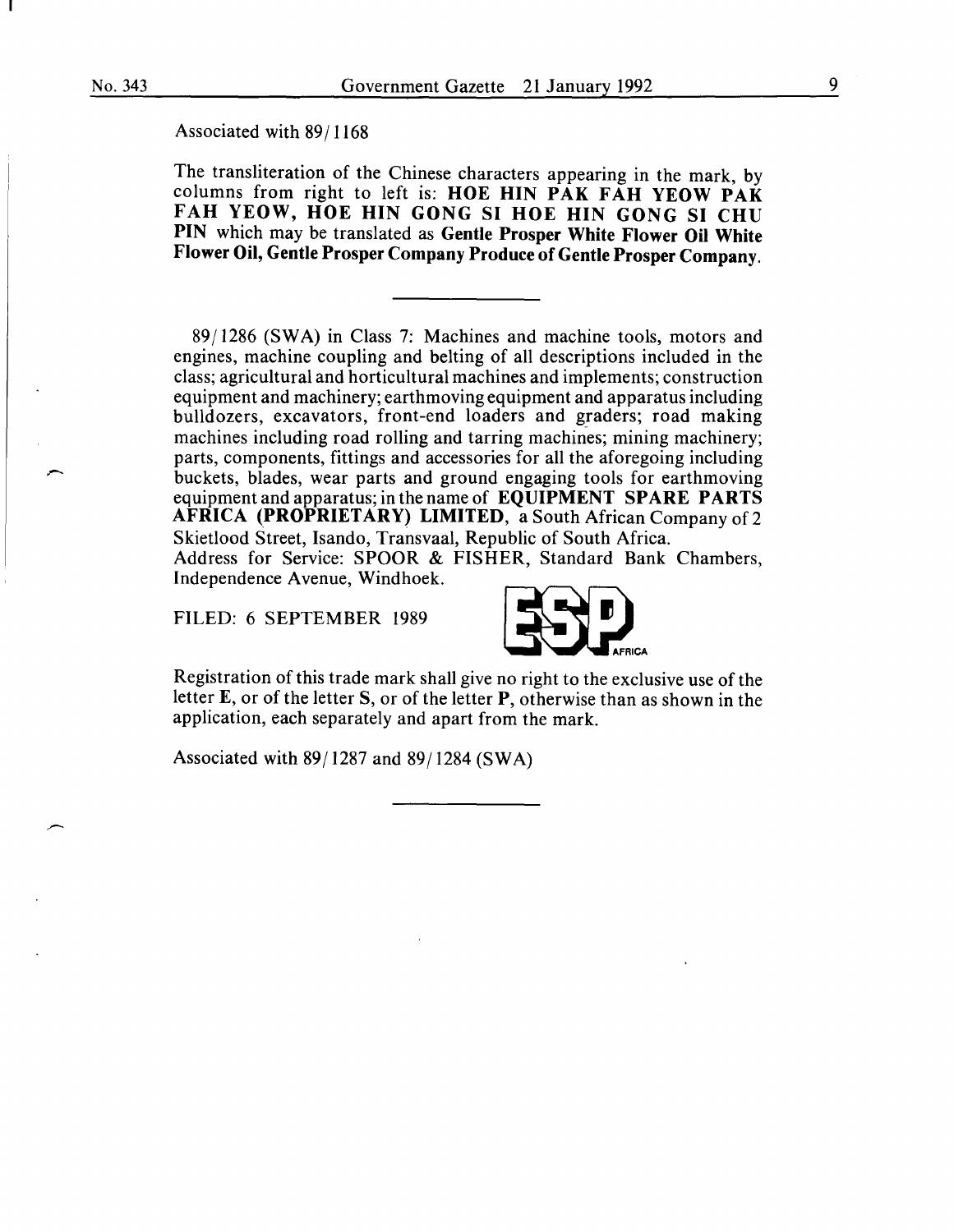89/1284 (SWA) in Class 7: Machine and machine tools, motors and engines, machine couplings and belting of all descriptions included in the class; agricultural and horticultural machines and implements; construction equipment and machinery; earthmoving equipment and apparatus including bulldozers, excavators, front-end loaders and graders; road making machines including road rolling and tarring machines; mining machinery; parts, components, fittings and accessories for all the aforegoing including buckets, blades, wear parts and ground engaging tools for earthmoving equipment and apparatus; in the name of EQUIPMENT SPARE PARTS AFRICA (PROPRIETARY) LIMITED, a South African Company, of2 Skietlood Street, Isando, Transvaal, Republic of South Africa. Address for Service: SPOOR & FISHER, Standard Bank Chambers,

FILED: 6 SEPTEMBER 1989

Independence Avenue, Windhoek.



#### ESP

Registration of this trade mark shall give no right to the exclusive use of the letter E, or of the letter S, or of the letter P, otherwise than as shown in the application, each separately and apart from the mark.

Registration of this trade mark shall give no right to the exclusive use of the word Africa separately and apart from the mark.

Associated with 89/1285 and 89/1286 (SWA)

89/1502 in Class 7: Machines and machine tools; axles, transmissions, torque converters; underground mining equipment; in the name of CLARK EQUIPMENT COMPANY, a Delaware Corporation of 100 North Michigan Street, South Bend, Indiana.

Address for Service: SPOOR & FISHER, Standard Bank Chambers, Independence Avenue, Windhoek.

FILED: 5 OCTOBER 1989

Registration of this trade mark shall give no right to the exclusive use of the letters C and I each separately and apart from the mark.

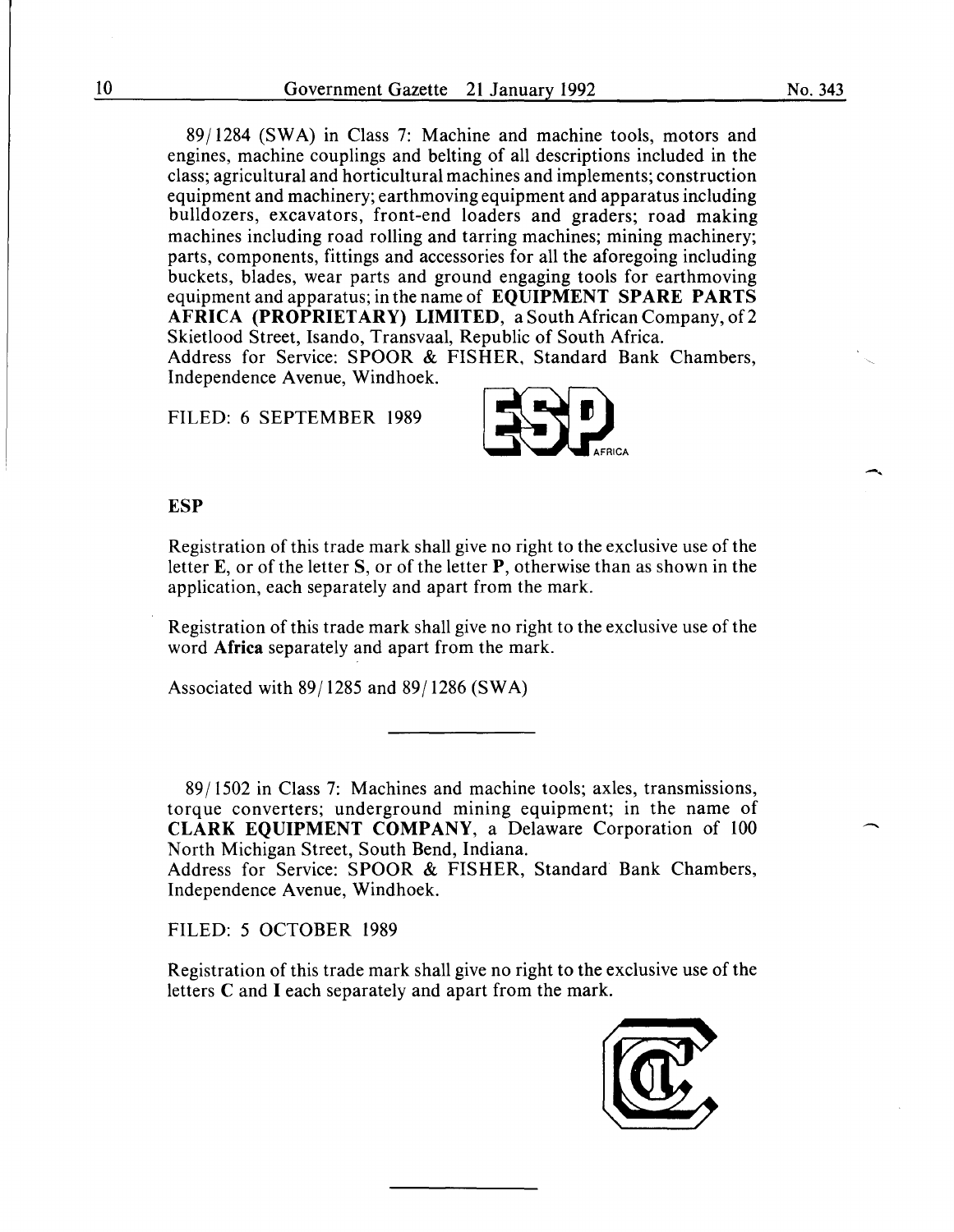89/1164 (SWA) in Class 9: Apparatus for recording, transmission or reproduction of sound or images; magnetic data carriers, recording discs; video tape recorders and/ or players; video cameras; combined video cameras and video tape recorders and/ or players; duplicating, correcting and/ or editing devices for video recording and/ or reproducing apparatus; televisions; combined televisions and video tape recorders and/ or players; blank or pre-recorded video tapes and audio tapes; scientific, nautical, surveying; electric, photographic, cinematographic, optical, weighing, measuring, signalling, checking (supervision), life-saving and teaching apparatus and instruments; automatic vending machines and mechanisms for coinoperated apparatus; cash registers, calculating machines and data processing equipment; fire-extinguishing apparatus; parts of and fittings and accessories for all the aforesaid goods; in the name of **VICTOR COMPANY OF JAPAN, LIMITED,** a joint stock company organised under the laws of Japan of No. 12, 3-Chome, Moriya-Cho, Kanagawa-Ku, Yokohama City, Japan.

Address for Service: SPOOR & FISHER, Standard Bank Chambers, Independence Avenue, Windhoek.

FILED: 4 SEPTEMBER 1989



Registration of this trade mark shall give no right to the exclusive use of the letters S, V and **H** each separately and apart from the mark.

89/1629 in Class 9: Data base management system software; in the name of **NANTUCKET CORPORATION** a corporation organized and existing under the laws of California of 12555 West Jefferson Boulevard, Suite 300, Los Angeles, California, 90066.

Address for Service: SPOOR & FISHER, Standard Bank Chambers, Independence Avenue, Windhoek.

FILED: 18 OCTOBER 1989

**CLIPPER** 

Associated with 89/1630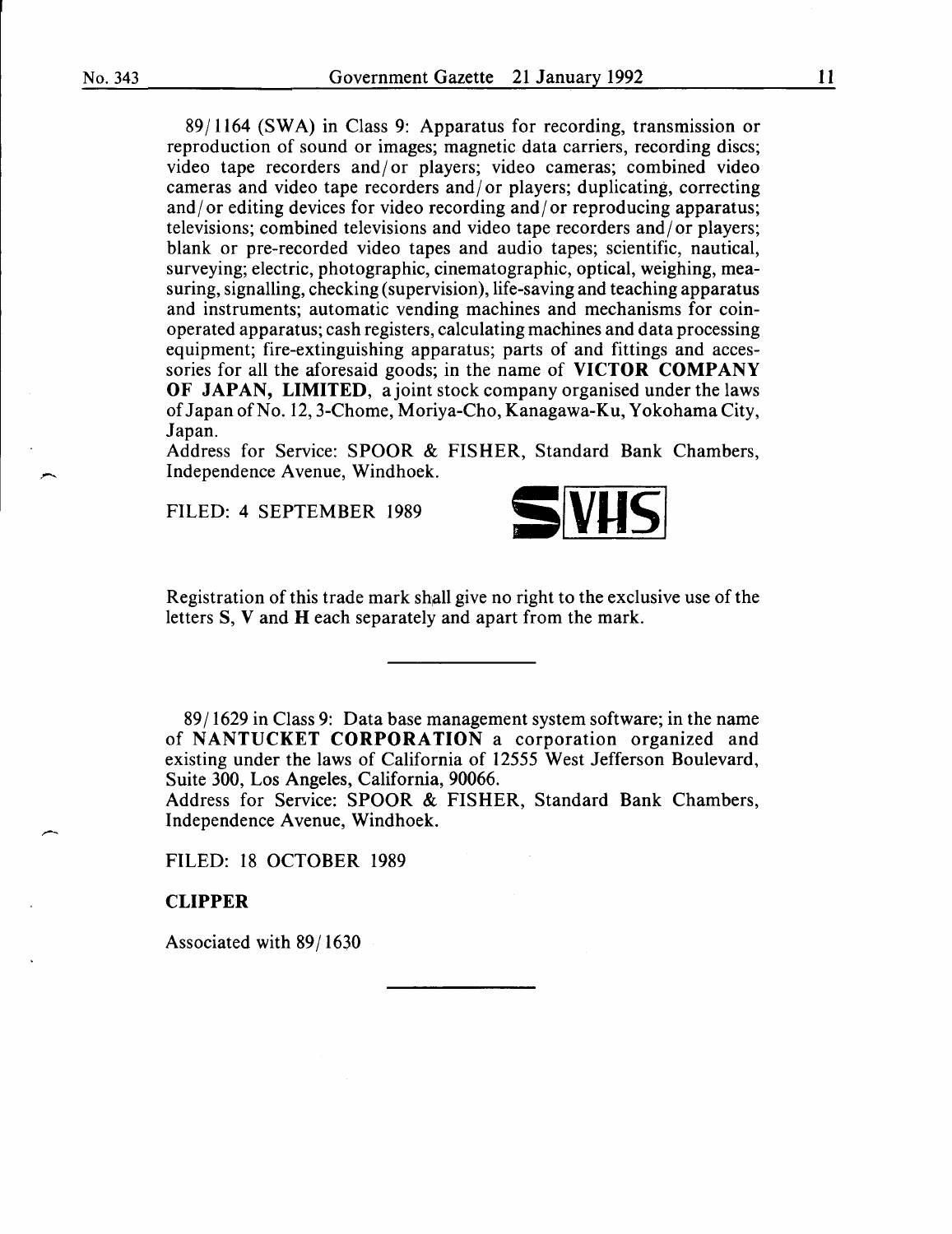$\overline{\phantom{0}}$ 

89/1287 (SWA) in Class 12: Vehicles including cars, trucks, buses, vans and light delivery vehicles; tractors; fork lift trucks; apparatus for locomotion by land, air or water; parts, components, fittings and accessories for all the aforegoing goods included in the class; in the name of **EQUIP-MENT SPARE PARTS AFRICA (PROPRIETARY) LIMITED, a** South African Company of 2 Skietlood Street, Isando, Transvaal, Republic of South Africa. of South Africa.  $\sim$ 

Address for Service: SPOOR & FISHER, Standard Bank Chambers, Independence Avenue, Windhoek.

FILED: 6 SEPTEMBER 1989



Registration of this trade mark shall give no right to the exclusive use of the letter **E,** or of the letterS, or of the letter **P,** otherwise than as shown in the application, each separately and apart from the mark.

Associated with 89/1286 (SWA)

89/1285 (SWA) in Class 12: Vehicles including cars, trucks, buses, vans and light delivery vehicles; tractors; fork lift trucks; apparatus for locomotion by land, air or water; parts, components, fittings and accessories for all the aforegoing goods included in the class; in the name of **EQUIP-MENT SPARE PARTS AFRICA (PROPRIETARY) LIMITED,** a South African Company of 2 Skietlood Street, Isando, Transvaal, Republic of South Africa.

Address for Service: SPOOR & FISHER, Standard Bank Chambers, Independence A venue, Windhoek.

FILED: 6 SEPTEMBER 1989



Registration of this trade mark shall give no right to the exclusive use of the letter E, or of the letter S, or of the letter **P,** otherwise than as shown in the application, each separately and apart from the mark.

Registration of this trade mark shall give no right to the exclusive use of the word **Africa** separately and apart from the mark.

Associated with 89/1284 (SWA)

89/1994 (SWA) in Class 12: Clutch plates; in the name of **HOERBIGER**  S.A. **(PROPRIETARY) LIMITED,** a South African company, 9 Fuchs Street, Alrode, Transvaal.

Address for Service: SPOOR & FISHER, Standard Bank Chambers, Independence Avenue, Windhoek.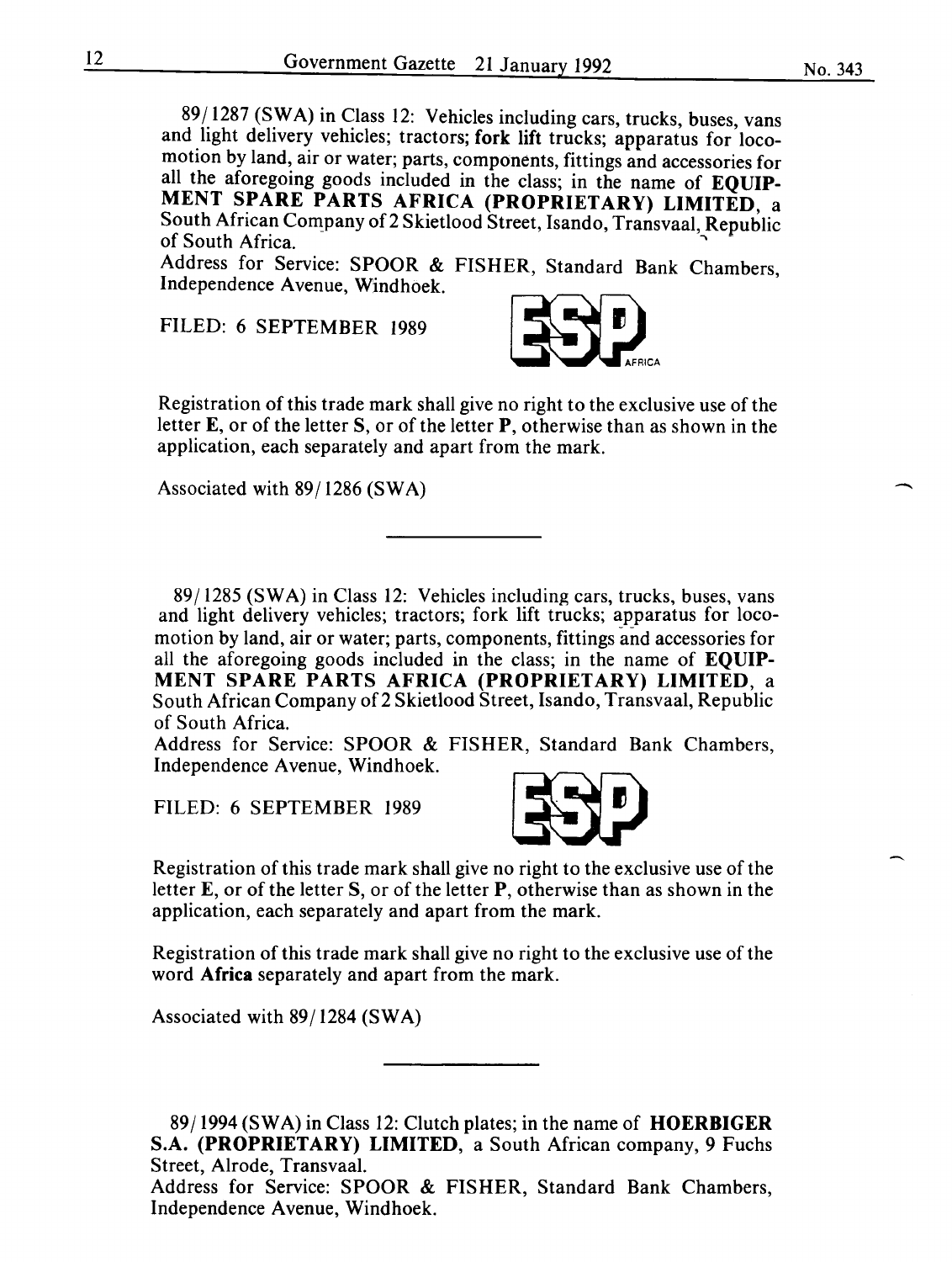FILED: 21 DECEMBER 1989

## **COMVAL**

89/1953 in Class 14: Cut and uncut diamonds, precious stones, precious metals and their alloys; jewellery including jewellery incorporating diamonds and precious stones, horological and chronometric instruments; in the name of **ARGYLE DIAMOND MINES (PTY) LIMITED,** a company incorporated in Western Australia, 2 Kings Park Road, West Perth, West Perth W.A. 6005, Australia.

Address for Service: SPOOR & FISHER, Standard Bank Chambers, Independence Avenue, Windhoek.

#### FILED: 1 DECEMBER 1989

89/1630 in Class 16: Printed or written materials, manuals, instructional texts, books, handbooks and other written materials relating to computers, computer programmes, magnetic data carriers, optical data recordings and electronics; in the name of **NANTUCKET CORPORATION,** a corporation organized and existing under the laws of California of 12555 West Jefferson Boulevard, Suite 300, Los Angeles, California, 90066. Address for Service: SPOOR & FISHER, Standard Bank Chambers, Independence Avenue, Windhoek.

FILED: 18 OCTOBER 1989

#### **CLIPPER**

Associated with 89/1629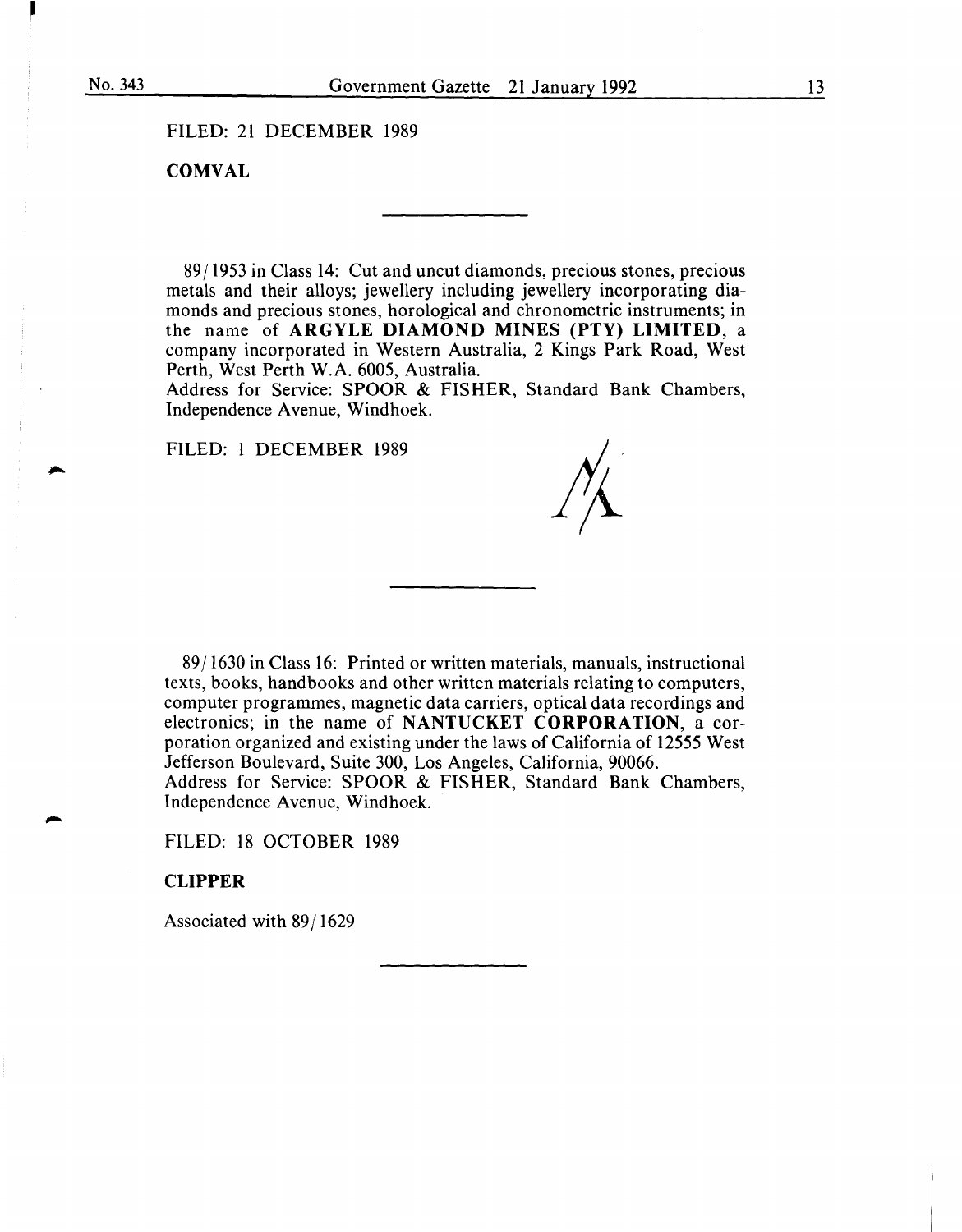89/1370 in Class 19: Building materials, including cement, mortar, lime, concrete and mixtures of the aforegoing, and other building materials included in the class; pipes included in the class; asphalt, pitch and bitumen; transportable buildings included in the class, monuments; in the name of TRANS HEX MYNBOU BEPERK, of Voortrekkerweg 405, Parow, 7500.

Address for Service: SPOOR & FISHER, Standard Bank Chambers, Independence Avenue, Windhoek.

FILED: 18 SEPTEMBER 1989

## DAGHALIM

Registration of this trade mark shall give no right to the exclusive use of the word Dagha separately and apart from the mark.

Applicants undertake that the mark will only be used in relation to cement, lime and mixtures of the aforegoing.

Associated with 88/ 1033

89/1991 in Class 25: Clothing, footwear, headgear; in the name of PRIDEKNIT (PTY) LIMITED, a South African company, 324 Main Road, Fordsburg, Johannesburg.

Address for Service: SPOOR & FISHER, Standard Bank Chambers, Independence Avenue, Windhoek.

FILED: 21 DECEMBER 1989

SPIRITO

89/1583 in Class 25: Clothing, footwear, headgear; in the name of IAN MARK HALFON, a South African citizen of 64 Main Road, Three Anchor Bay, 8001.

Address for Service: SPOOR & FISHER, Standard Bank Chambers, Independence Avenue, Windhoek.

FILED: 13 OCTOBER 1989

Associated with 89/1580

St.Elmos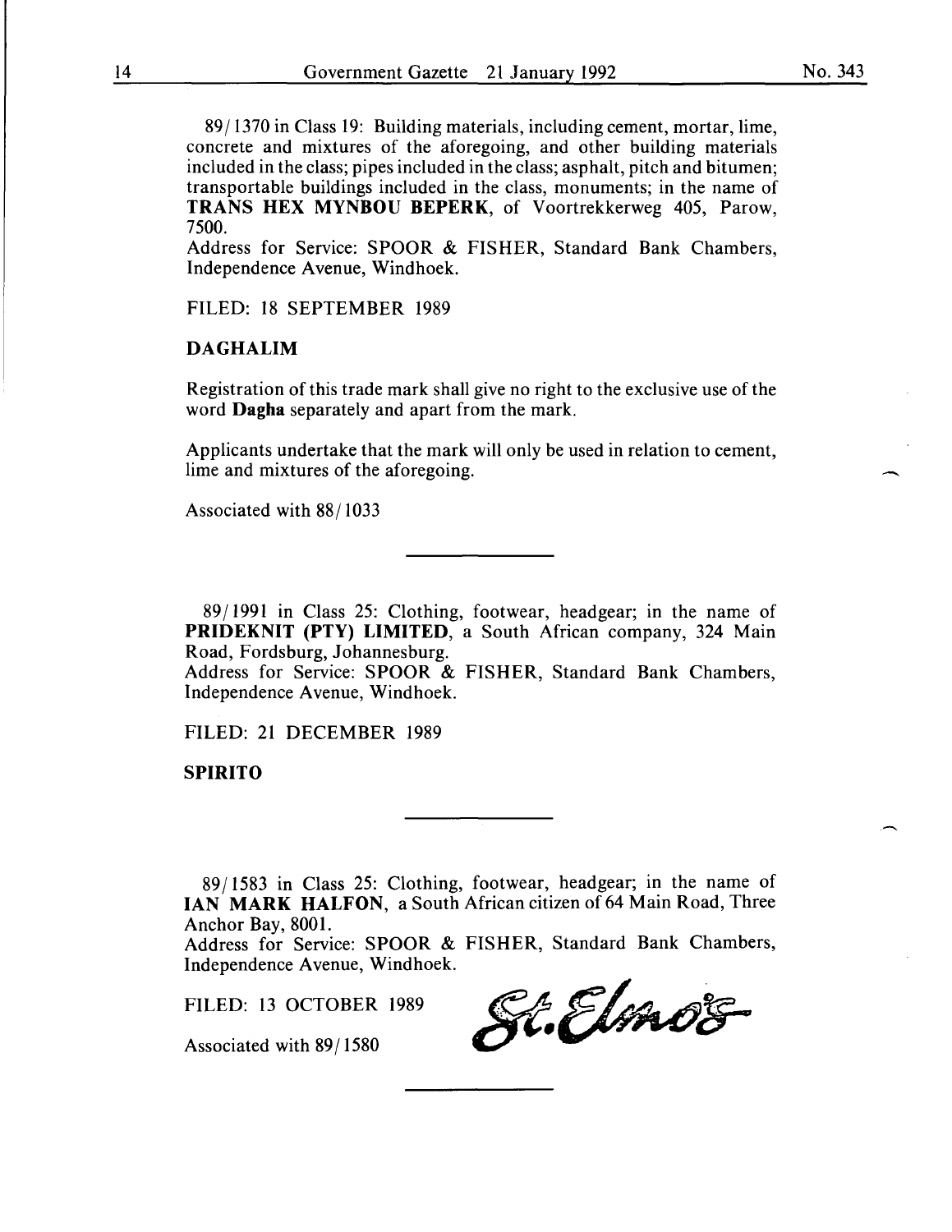-

89 I 1995 (SWA) in Class 25: Clothing, footwear, headgear; in the name of **PRIDEKNIT (PTY) LIMITED,** a South African company, 324 Main Road, Fordsburg, Johannesburg.

Address for Service: SPOOR & FISHER, Standard Bank Chambers, Independence A venue, Windhoek.

FILED: 21 DECEMBER 1989

#### **ALLEGRI**

89/0861 (SWA) in Class 29: Meat, fish, poultry and game and products of all descriptions made therefrom and included in the class; meat extracts; canned, bottled, cooked, dried, preserved and frozen fruits and vegetables including olives, gherkins, dates, raisins and pickles; jellies, jams; eggs, milk, dairy and milk products including cheese, cream, butter and yoghurt; edible oils and fats; chutney; salad and salad dressings; preserves; in the name of TUNA **MARINE FOODS (PROPRIETARY) LIMITED,** a South African Company of Moorsom Avenue, Epping Industria 2, Cape Town, Cape Province.

Address for Service: SPOOR & FISHER, Standard Bank Chambers, Independence Avenue, Windhoek.

FILED: 19 JUNE 1989



Registration of this trade mark shall give no right to the exclusive use of the device of a branch other than as shown in the application, separately and apart from the mark.

Applicant undertakes that, in use, the blank space appearing in the mark will be occupied only by matter of a descriptive or non-distinctive character, or by a trade mark registered in the name of the applicant in respect of the same goods, or by a trade mark of which the applicant is a registered user, in respect of the same goods or by a trade mark of a registered user, with the consent of the proprietor, or by the name of the proprietor or the registered user of the trade mark or the blank space will be left vacant.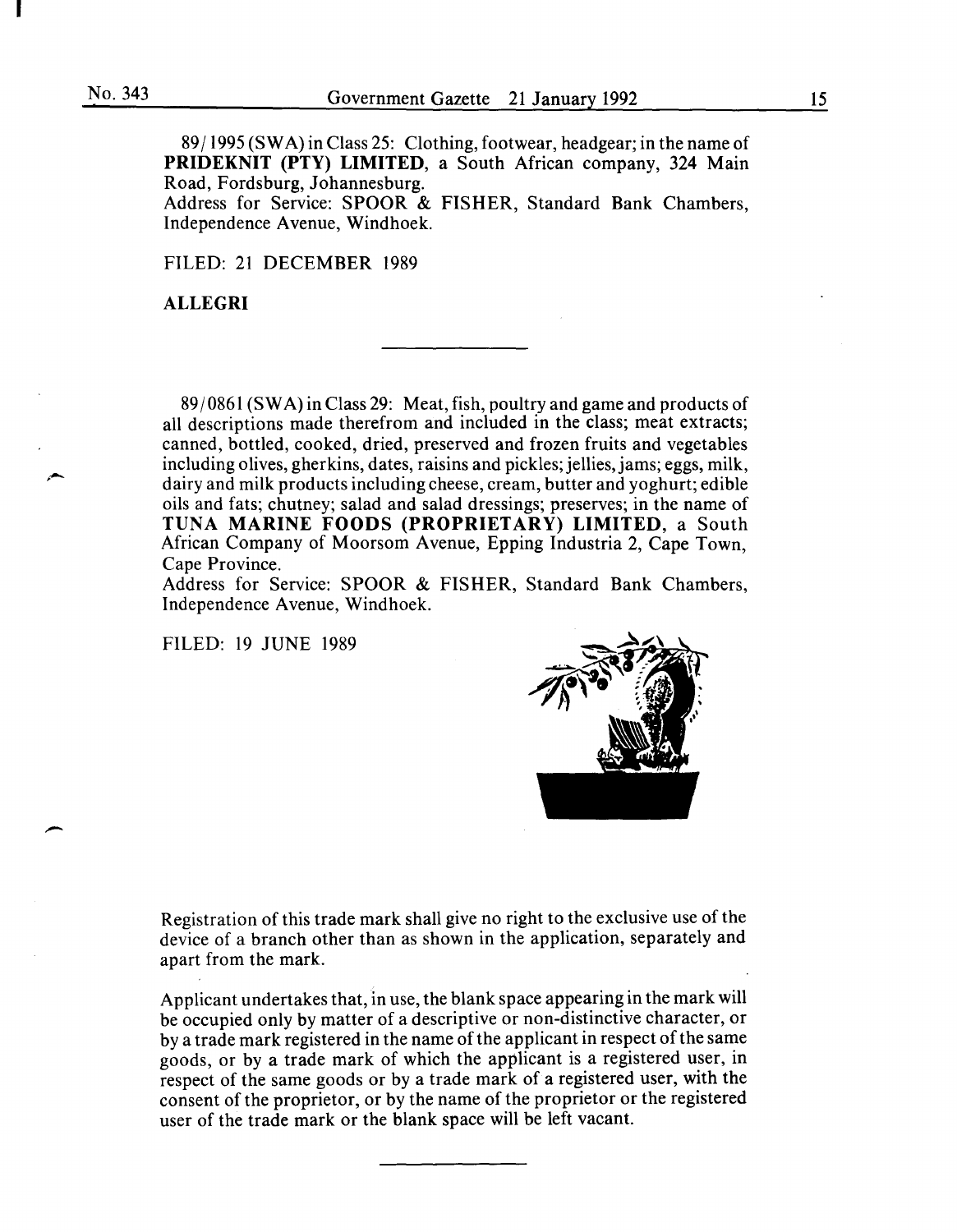89/1082 in Class 29: Edible oils and edible fats, margarine, butter; cheese and imitation cheese, milk, skimmed milk, cream and imitation cream; mayonnaise and salad dressings; in the name of **UNILEVER PLC,** a British company of Port Sunlight, Wirral, Merseyside, England. Address for Service: SPOOR & FISHER, Standard Bank Chambers, Independence Avenue, Windhoek.

FILED: 16 AUGUST 1989



The colours blue, gold and red are essential and distinctive features of the trade mark accompanying this application.

Associated with 89/1083

Section  $24(1)(b)$ 

89/1083 in Class 29: Edible oils and edible fats, margarine, butter; cheese and imitation cheese, milk, skimmed milk, cream and imitation cream; mayonnaise and salad dressings; in the name of **UNILEVER PLC,** a British company of Port Sunlight, Wirral, Merseyside, England. Address for Service: SPOOR & FISHER, Standard Bank Chambers, Independence Avenue, Windhoek.

FILED: 16 AUGUST 1989



Associated with 89/1082

Section 24(1)(b)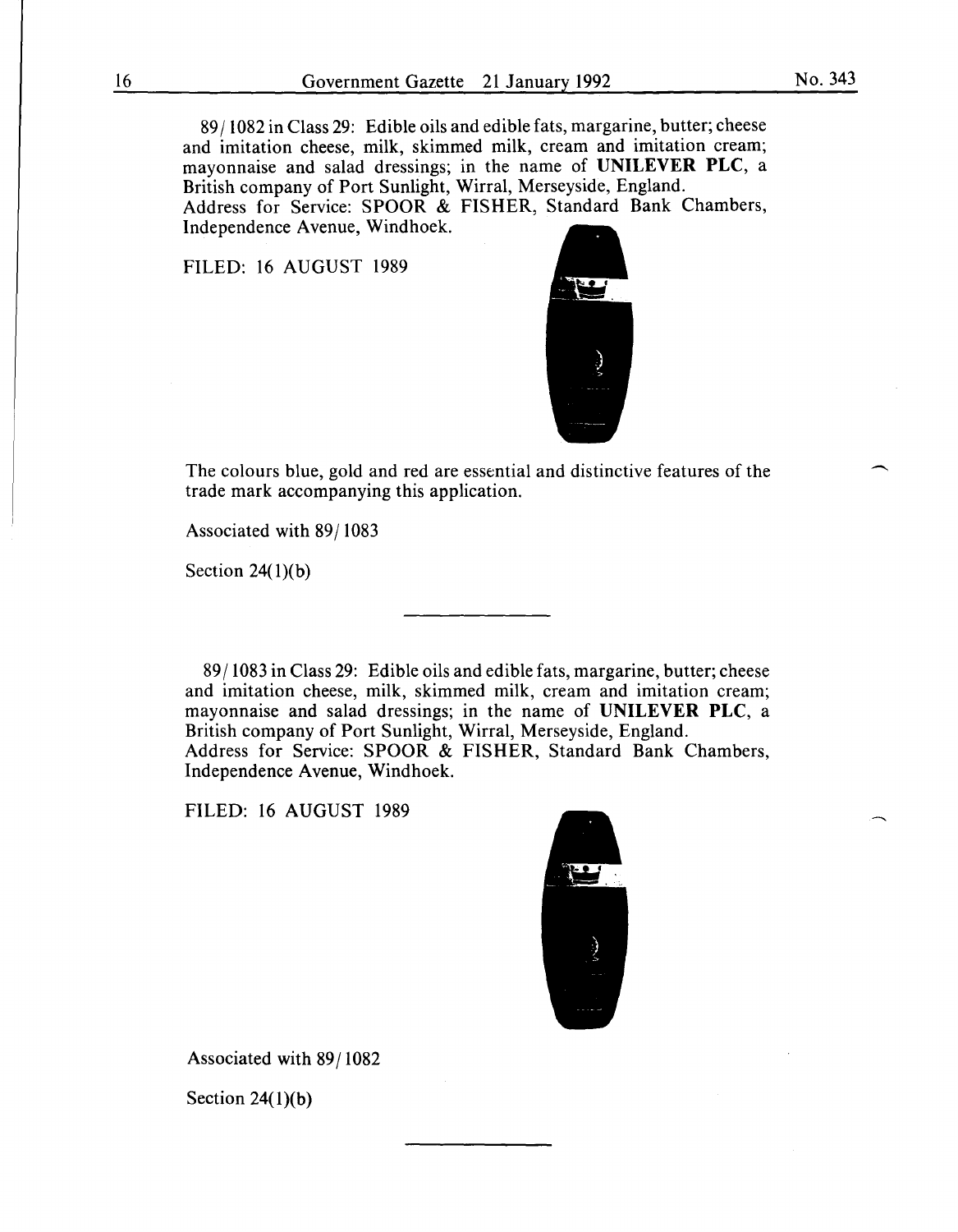8911582 in Class 29: Meat, fish, poultry and game; meat extracts; preserved, dried and cooked fruits and vegetables; jellies, jams; eggs, milk and milk products; edible oils and fats; salad dressings; preserves; in the name of IAN MARK HALFON, a South African citizen of 64 Main Road, Three Anchor Bay, 8001.

Address for Service: SPOOR & FISHER, Standard Bank Chambers, Independence Avenue, Windhoek.

Associated with 89/1583

FILED: 13 OCTOBER 1989<br>Associated with 89/1583

89/1962 in Class 30: Coffee, tea, cocoa, sugar, rice, tapioca, sago, coffee substitutes; flour and preparations made from cereals; bread, biscuits, cakes, pastry and confectionery, ices; honey, treacle, yeast, baking powder, salt, mustard, pepper, vinegar, sauces, spices; ice; in the name of KING FOOD CORPORATION (PROPRIETARY) LIMITED, a South African com $p$ any  $-$  Millers and Merchants  $-$  of 4 Curlewis Street, Potchindustria, Potchefstroom, Transvaal, Republic of South Africa.

Address for Service: SPOOR & FISHER, Standard Bank Chambers, Independence A venue, Windhoek.

FILED: 13 DECEMBER 1989

CORAL

89 I 1581 in Class 30: Coffee, tea, cocoa, sugar, rice, tapioca, sago, coffee substitutes; flour and preparations made from cereals; bread, biscuits, cakes, pastry and confectionery, ices; honey, treacle; yeast, baking-powder; salt, mustard, pepper, vinegar, sauces, spices; ice; in the name of IAN MARK HALFON, a South African citizen of 64 Main Road, Three Anchor Bay, 8001.

Address for Service: SPOOR & FISHER, Standard Bank Chambers, Independence Avenue, Windhoek.

FILED: 13 OCTOBER 1989

Associated with 89/1582

K.Elmos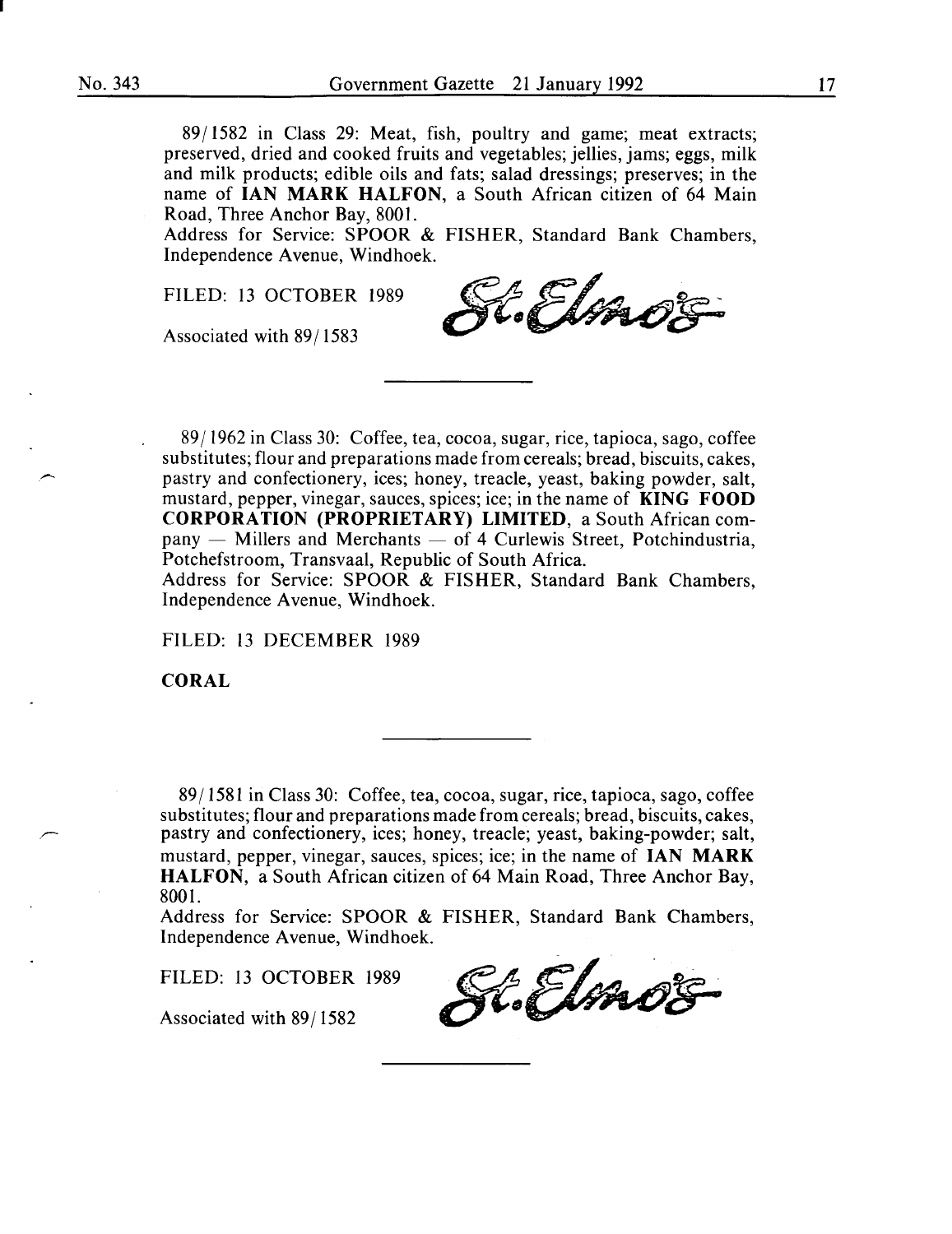B89/0501 (SWA) in Class 30: Coffee, tea, cocoa, sugar, rice, tapioca, sago, artificial coffee; flour and preparations made from cereals; bread, pastry and confectionery, ices; honey, treacle; yeast, baking-powder; salt, mustard; vinegar, sauces (except salad dressings); spices; ice; in the name of ROYAL BEECH-NUT (PROPRIETARY) LIMITED, (Reg. No.  $89/00735/07$ , a South African company of Brine Avenue, Chloorkop, Transvaal.

Address for Service: SPOOR & FISHER, Standard Bank Chambers, Independence Avenue, Windhoek.

FILED: 27 APRIL 1989

## SWEET TOOTH

Registration of this trade mark shall give no right to the exclusive use of the word Sweet separately and apart from the mark.

89/1824 in Class 33: Alcoholic beverages (excluding beer); in the name of LA MOTTE WYNLANDGOED (EDMS) BEPERK, a South African Company, La Motte Estates, Franschhoek, Cape. Address for Service: SPOOR & FISHER, Standard Bank Chambers, Independence Avenue, Windhoek.

 $\odot$ 

FILED: 13 NOVEMBER 1989

The trade mark consists of a container for goods.

89/1821 (SWA) in Class 33: Alcoholic beverages (excluding beer); in the name of DISTILLERS CORPORATION LIMITED, a South African company of Aan-de-Wagenweg, Stellenbosch, South Africa. Address for Service: SPOOR & FISHER, Standard Bank Chambers, Independence A venue, Windhoek.

FILED: 13 NOVEMBER 1989

## NACHTMUSIK

Associated with 88/0594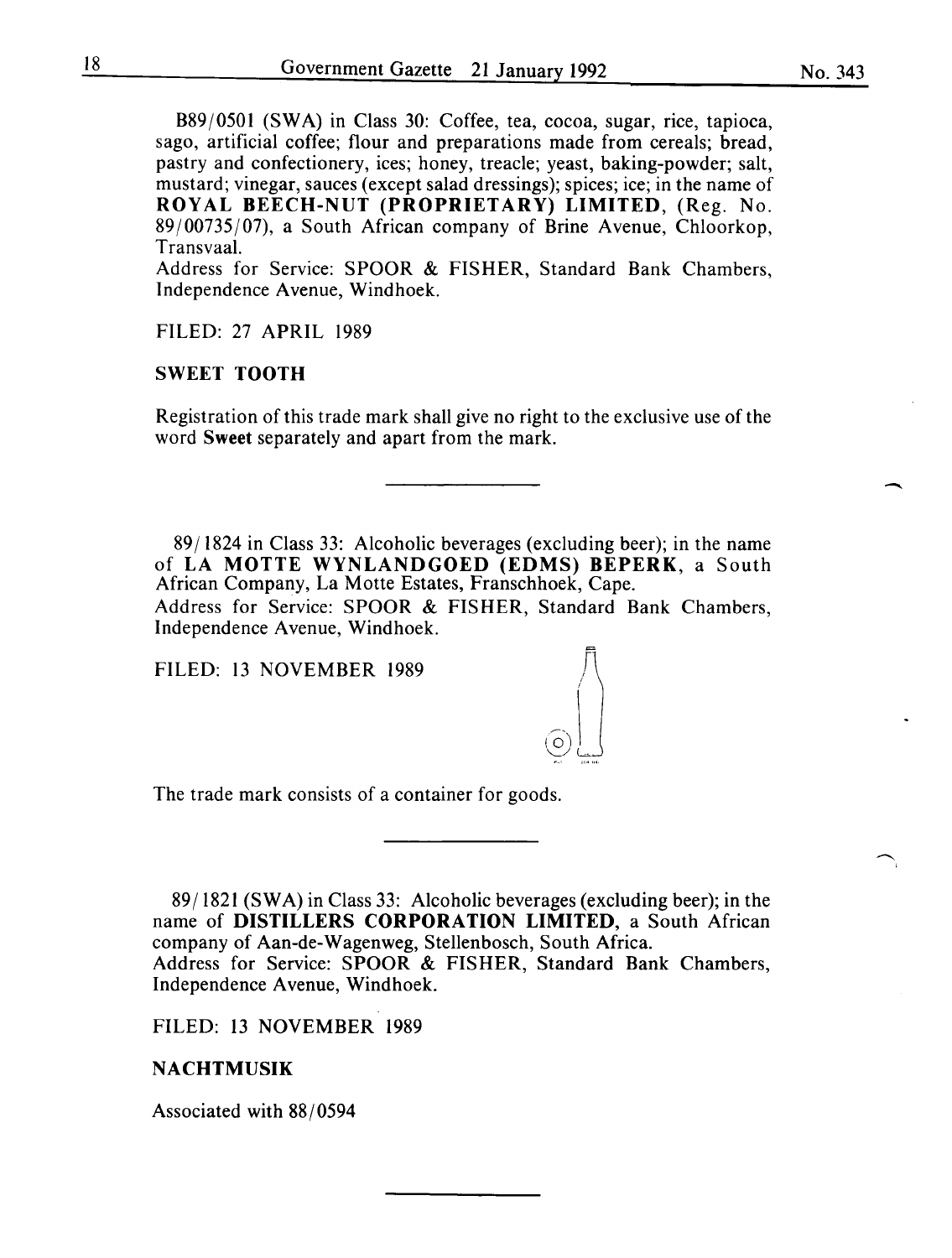89/1822 (SWA) in Class 33: Alcoholic beverages (excluding beer); in the name of DISTILLERS CORPORATION LIMITED, a South African company of Aan-de-Wagenweg, Stellenbosch, South Africa. Address for Service: SPOOR & FISHER, Standard Bank Chambers, Independence Avenue, Windhoek.

FILED: 13 NOVEMBER 1989

**CONSULATE** 

89/1826 (SWA) in Class 33: Alcoholic beverages (excluding beer); in the name of DIE BERGKELDER BEPERK, a South African Company of Aan-de-Wagenweg, Stellenbosch, South Africa.

Address for Service: SPOOR & FISHER, Standard Bank Chambers, Independence Avenue, Windhoek.

FILED: 13 NOVEMBER 1989

#### GRUNBERGER

Associated with 7161/65

89/1823 (SWA) in Class 33: Alcoholic beverages (excluding beer); in the name of DISTILLERS CORPORATION LIMITED, a South African Company of Aan-de-Wagenweg, Stellenbosch, South Africa. Address for Service: SPOOR & FISHER, Standard Bank Chambers, Independence Avenue, Windhoek.

FILED: 13 NOVEMBER 1989

MOBY DICK

89/1832 in Class 33: Alcoholic beverages (excluding beer); in the name of SOUTHERN LIQUEUR BRANDY COMPANY LIMITED. a South African company, Aan-de-Wagenweg, Stellenbosch, South Africa. Address for Service: SPOOR & FISHER, Standard Bank Chambers, Independence Avenue, Windhoek.

FILED: 13 NOVEMBER 1989



The trade mark consists of a container for goods.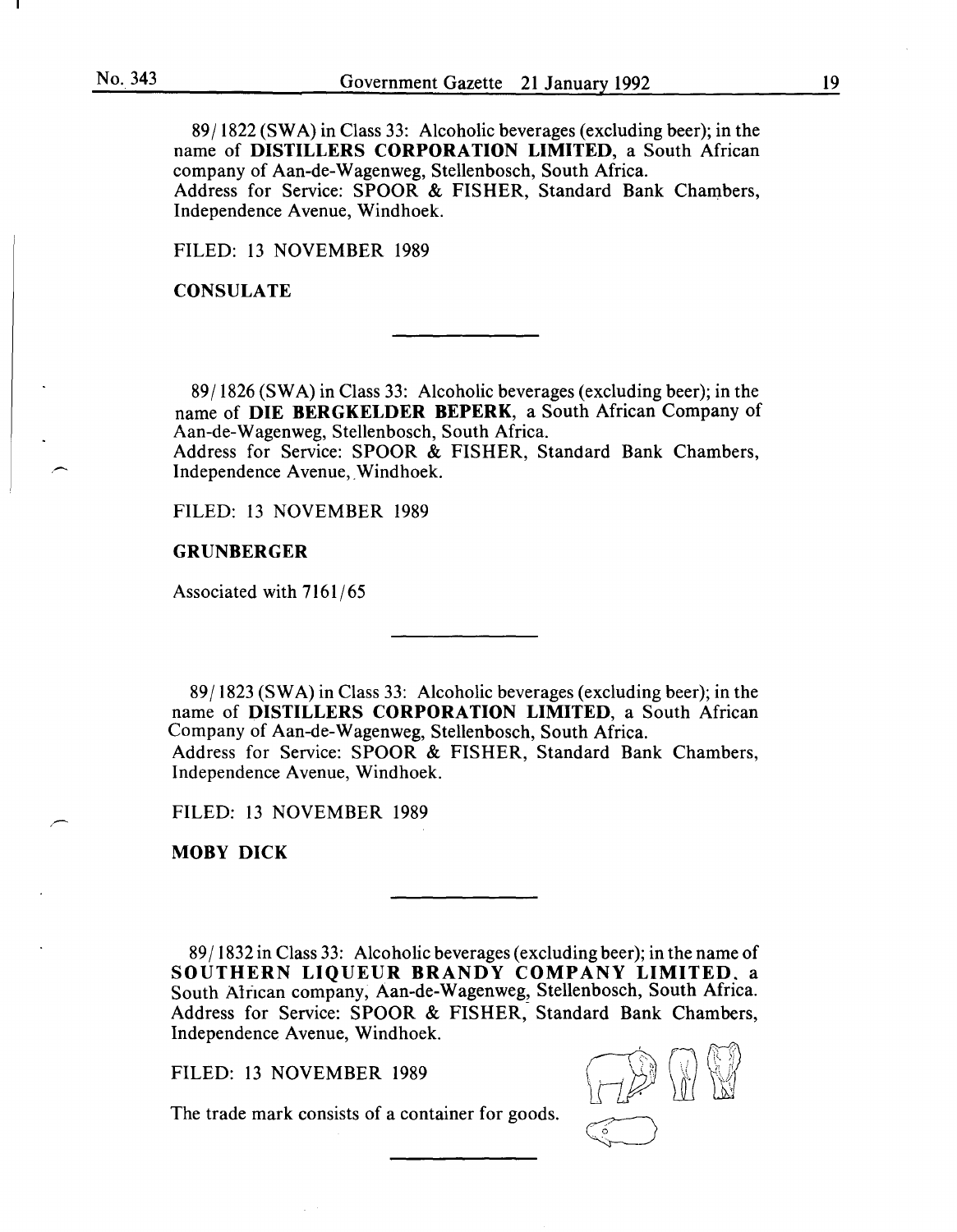8911818 (SWA) in Class 33: Alcoholic beverages (excluding beer); in the name of DIE BERGKELDER BEPERK, a South African Company of Aan-de-Wagenweg, Stellenbosch, South Africa. Address for Service: SPOOR & FISHER, Standard Bank Chambers,

Independence Avenue, Windhoek.

FILED: 13 NOVEMBER 1989

### OUDE WAGENWEG

89 I 1825 in Class 33: Alcoholic beverages (excluding beer); in the name of DIE BERGKELDER BEPERK, a South African company, Aan-de-Wagenweg, Stellenbosch, South Africa.

Address for Service: SPOOR & FISHER, Standard Bank Chambers, Independence Avenue, Windhoek.

FILED: 13 NOVEMBER 1989

#### AAN-DE-WAGENWEG

Associated with 89/0418

89/1817 (SWA) in Class 33: Alcoholic beverages (excluding beer); in the name of DIE BERGKELDER BEPERK, a South African Company, of Aan-de-Wagenweg, Stellenbosch, South Africa.

Address for Service: SPOOR & FISHER, Standard Bank Chambers, Independence Avenue, Windhoek.

FILED: 13 NOVEMBER 1989

## PAPEGAAISBERG

8911829 (SWA) in Class 33: Alcoholic beverages (excluding beer); in the name of DROSTDY WINERY LIMITED, a South African Company, of Aan-de-Wagenweg, Stellenbosch, South Africa.

Address for Service: SPOOR & FISHER, Standard Bank Chambers, Independence Avenue, Windhoek.

FILED: 13 NOVEMBER 1989

WAVEREN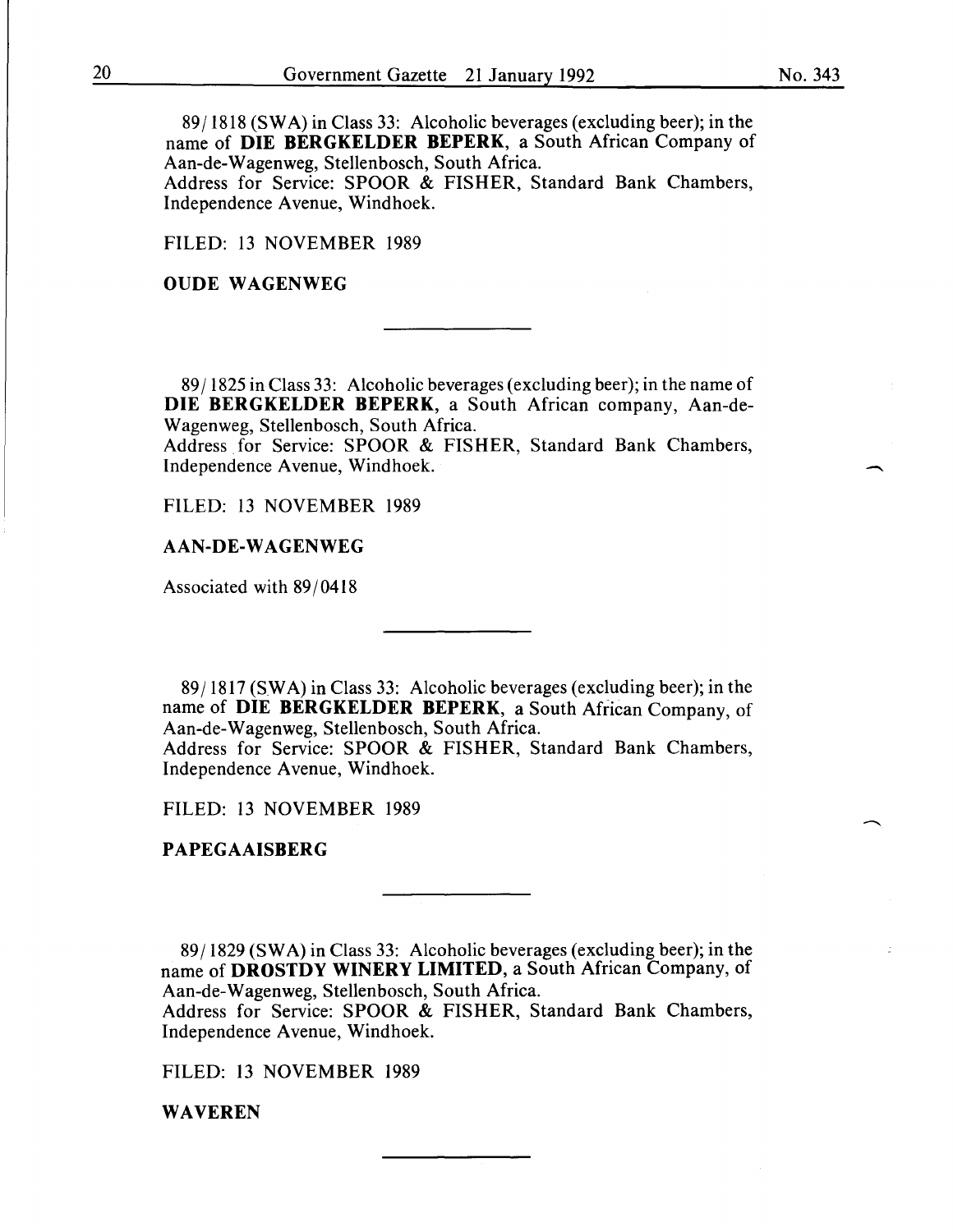•

89 I 1830 (SW A) in Class 33: Alcoholic beverages (excluding beer); in the name of CEDERBERG EXPORTERS LIMITED, a South African Company, of Aan-de-Wagenweg, Stellenbosch, Cape Province. Address for Service: SPOOR & FISHER, Standard Bank Chambers, Independence Avenue, Windhoek.

FILED: 13 NOVEMBER 1989

#### **CEDERBERG**

89 I 1148 in Class 33: Alcoholic beverages (excluding beer); in the name of HENRY C. COLLISON & SONS LIMITED, Aan-de-Wagenweg, Stellenbosch.

Address for Service: SPOOR & FISHER, Standard Bank Chambers, Independence Avenue, Windhoek.

FILED: 28 AUGUST 1989

Applicants undertake that, in use, the blank space appearing in the mark will be occupied only by matter of a descriptive or non-distinctive character, or by a trade mark registered in the name of the applicants in respect of the same goods, or by a trade mark of which the applicants are registered users, in respect of the same goods or by a trade mark of a registered user, with the consent of the proprietor, or by the name of the proprietor or the registered user of the trade mark or the blank space will be left vacant.

Registration of this trade mark shall give no right to the exclusive use of the numerals 0, 1, 3, 4 and 5 separately and apart from the mark.

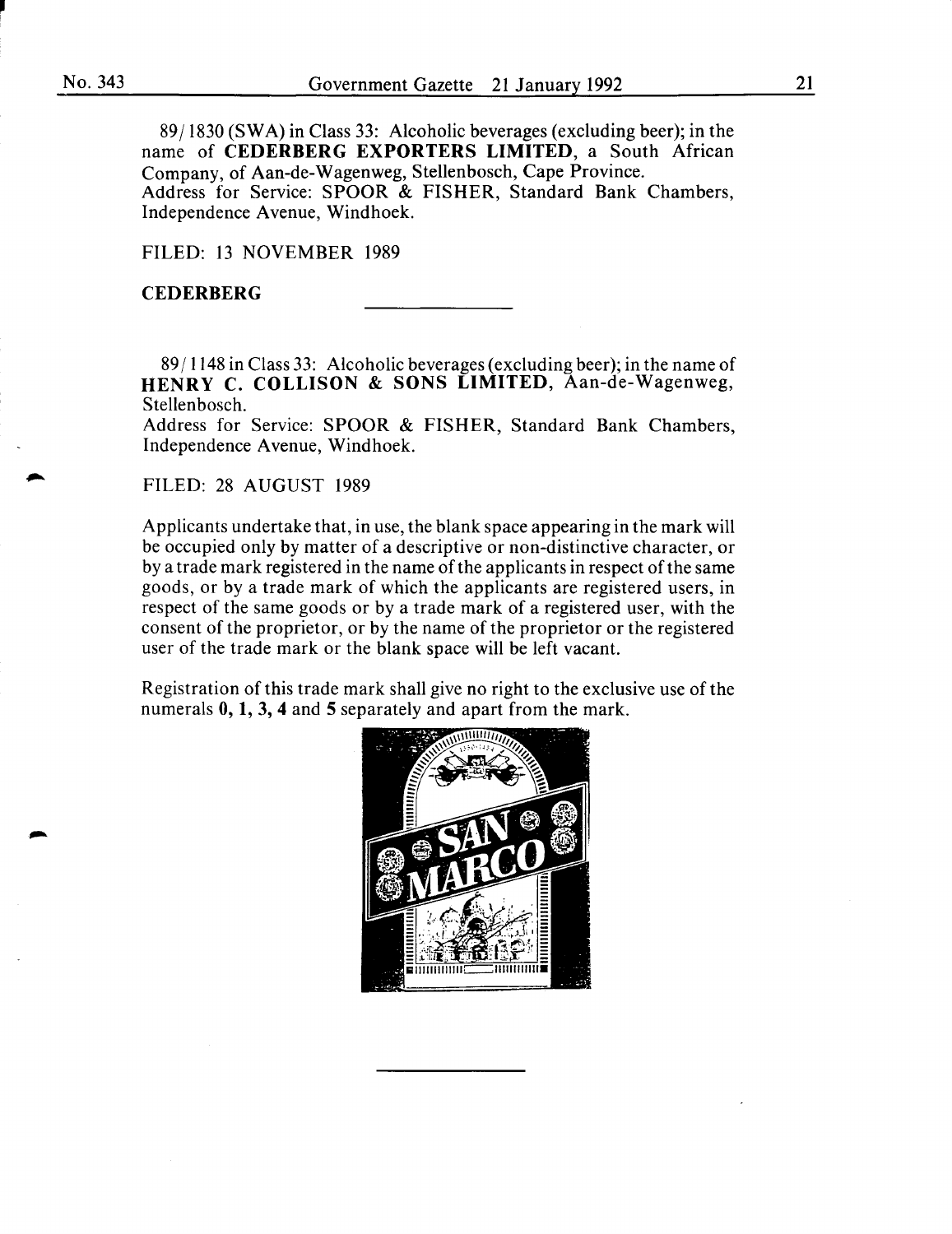89/1831 in Class 33: Alcoholic beverages (excluding beer); in the name of **BONFOI WINE ESTATE CLOSE CORPORATION,** a South African company, Bonfoi, Vlottenburg, Cape Province. Address for Service: SPOOR & FISHER, Standard Bank Chambers, Independence Avenue, Windhoek.

FILED: 13 NOVEMBER 1989

#### **BONFOI**

89/1815 (SW A) in Class 33: Alcoholic beverages (excluding beer); in the name of **LA MOTTE WYNLANDGOED (EDMS) BEPERK,** a South African Company, of La Motte Estates Franschhoek, Cape. Address for Service: SPOOR & FISHER, Standard Bank Chambers, Independence Avenue, Windhoek.

FILED: 13 NOVEMBER 1989



## La Motte

Applicant undertakes that the trade mark will only be used in relation to wines emanating from the La Motte Estate.

Associated with 71/538

89/1786 (SW A) in Class 36: Insurance and financial including services relating to credit, credit agents, including advice and enquiries regarding credit; banking and financial clearing houses; insurance agents and brokers; brokers and agents for bonds and other securities, for personality, real estate, bonded property or for agricultural credit; custom broking; money exchange; financial transactions; insurance; hire purchase and loans; estate agents; debt recovering agencies; savings banks; stock brokers and stockbroking aeencies: financial subscriptions; travellers cheques; payment or sale by installments; underwriters, included in this class; in the name of BARCLAYS BANK PLC (1026167), a British Company, of 54 Lombard Street, London EC3P 3AH, England.

Address for Service: SPOOR & FISHER, Standard Bank Chambers, Independence Avenue, Windhoek.

FILED: 13 NOVEMBER 1989

#### **BARCLAYCARD/BARCLAYKAART**

Registration of this trade mark shall give no right to the exclusive use of the words **Card** and **Kaart** separately and apart from the mark.

Associated with 84/0855